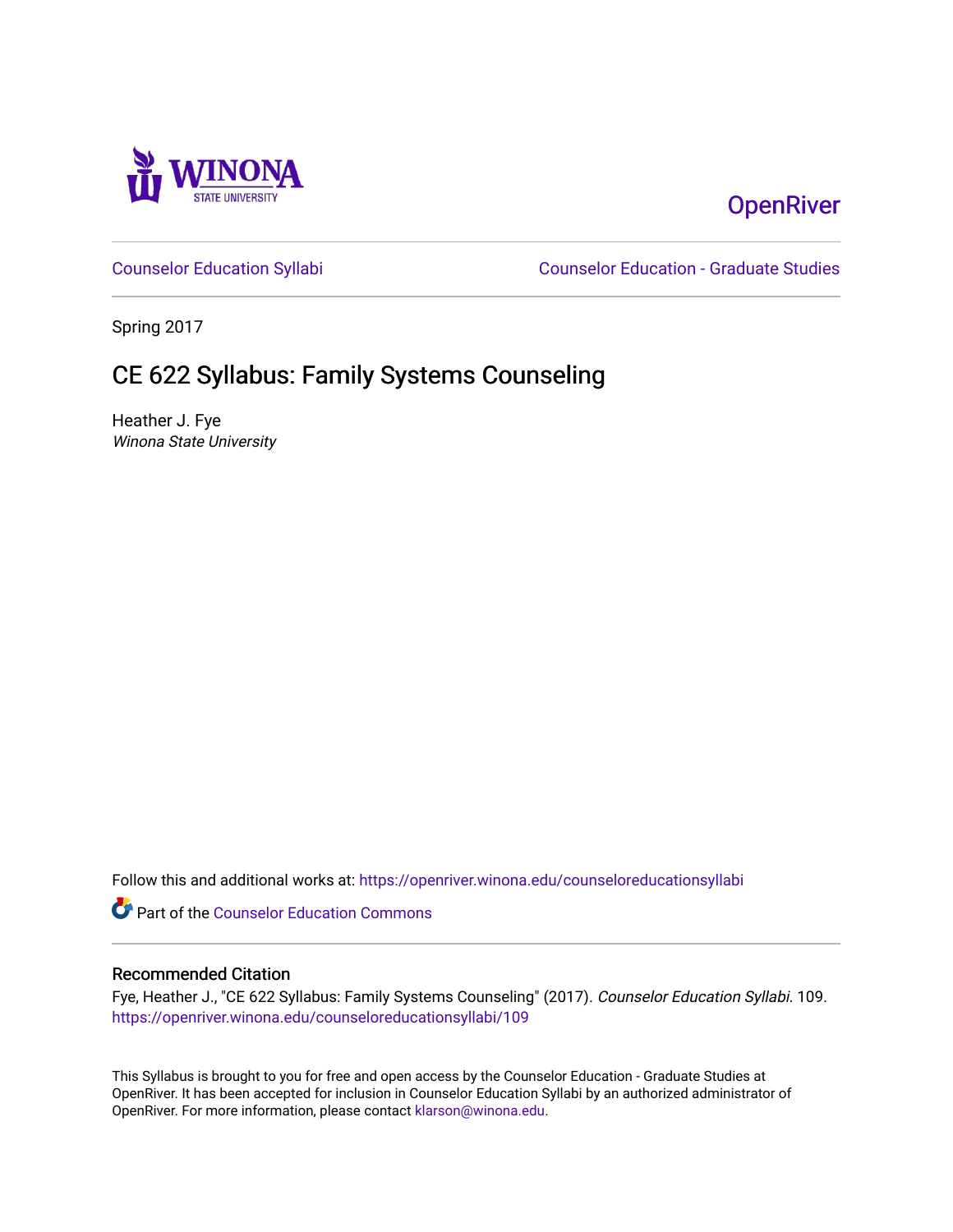| <b>Winona State University</b><br><b>Counselor Education Department</b><br>CE 622: Family Systems Counseling<br>Semester Hours: 3 |                                                                                                                                                                                                                                                                                                                                            |  |  |  |  |
|-----------------------------------------------------------------------------------------------------------------------------------|--------------------------------------------------------------------------------------------------------------------------------------------------------------------------------------------------------------------------------------------------------------------------------------------------------------------------------------------|--|--|--|--|
| <b>Course Location</b>                                                                                                            | Hybrid, with in-person meetings on Monday, January 29, February 12, March 12, March<br>26, April 9, and April 23 from 5-8pm. Additional course learning requirements<br>completed asynchronously and assignment submissions completed online in WSU's<br>D2L/Brightspace platform.<br>Classroom: Winona campus, Gildemeister Hall Room 329 |  |  |  |  |
| <b>Instructor</b>                                                                                                                 | Heather J. Fye, Ph.D., NCC, LPC (OH)<br>Preferred title: Dr. Fye                                                                                                                                                                                                                                                                           |  |  |  |  |
| <b>Instructor Phone &amp;</b><br>E-Mail                                                                                           | $(507)$ 457-5339; hfye@winoa.edu; Skype: hd.smith1<br>NOTE: Please allow up to 24-48 hours for me to respond to your email correspondence                                                                                                                                                                                                  |  |  |  |  |
| <b>Program Website</b>                                                                                                            | https://www.winona.edu/counseloreducation/                                                                                                                                                                                                                                                                                                 |  |  |  |  |
| <b>Instructor Office Location</b><br>Gildemeister Hall, Room 116B, Winona campus                                                  |                                                                                                                                                                                                                                                                                                                                            |  |  |  |  |
| <b>Instructor Office Hours:</b>                                                                                                   | Onsite, Phone, & Virtual (AdobeConnect or Skype): Mondays 2-5pm, Tuesdays 1-5pm,<br>Wednesdays 2-5pm or by appointment                                                                                                                                                                                                                     |  |  |  |  |

**Instructor Information:** Heather J. Fye, Ph.D., NCC, LPC (OH), is an Assistant Professor of Counselor Education at Winona State University. I received a B.S. from Pennsylvania State University, M.Ed. from Indiana University of Pennsylvania, and Ph.D. from Kent State University. While at KSU, I received advanced training in quantitative statistics and factor analysis. I am a certified K-12 school counselor in Pennsylvania and licensed clinical mental health counselor in Ohio. I have worked in a variety of human service and counseling settings including child protective services, nursing home care, counseling in an elementary school, community outpatient counseling clinic (serving youth and their families), and a college counseling center. I specialize in working with children, adolescents, and their families through play and creative mediums.

### **My Teaching Philosophy:**

I view the educational environment as a shared responsibility of learning between the teacher and students. I strive to ensure a balance of power between the teacher and students which provides an empowering environment for students to challenge assumptions and engage in critical thinking and dialogue. As an instructor, I view my role as a facilitator of knowledge with the goal of enticing students to engage in active learning independently. The function of content is to allow the students and teacher to be responsible for co-constructing their understanding and knowledge of the content with others. In the classroom, together, we will work towards moving to higher levels of reflection and deeper learning. The role of evaluations will have a greater emphasis on students applying and demonstrating what they know, not just knowledge recitation. It is my goal that every student will feel safe taking risks and engage in self-reflection to grow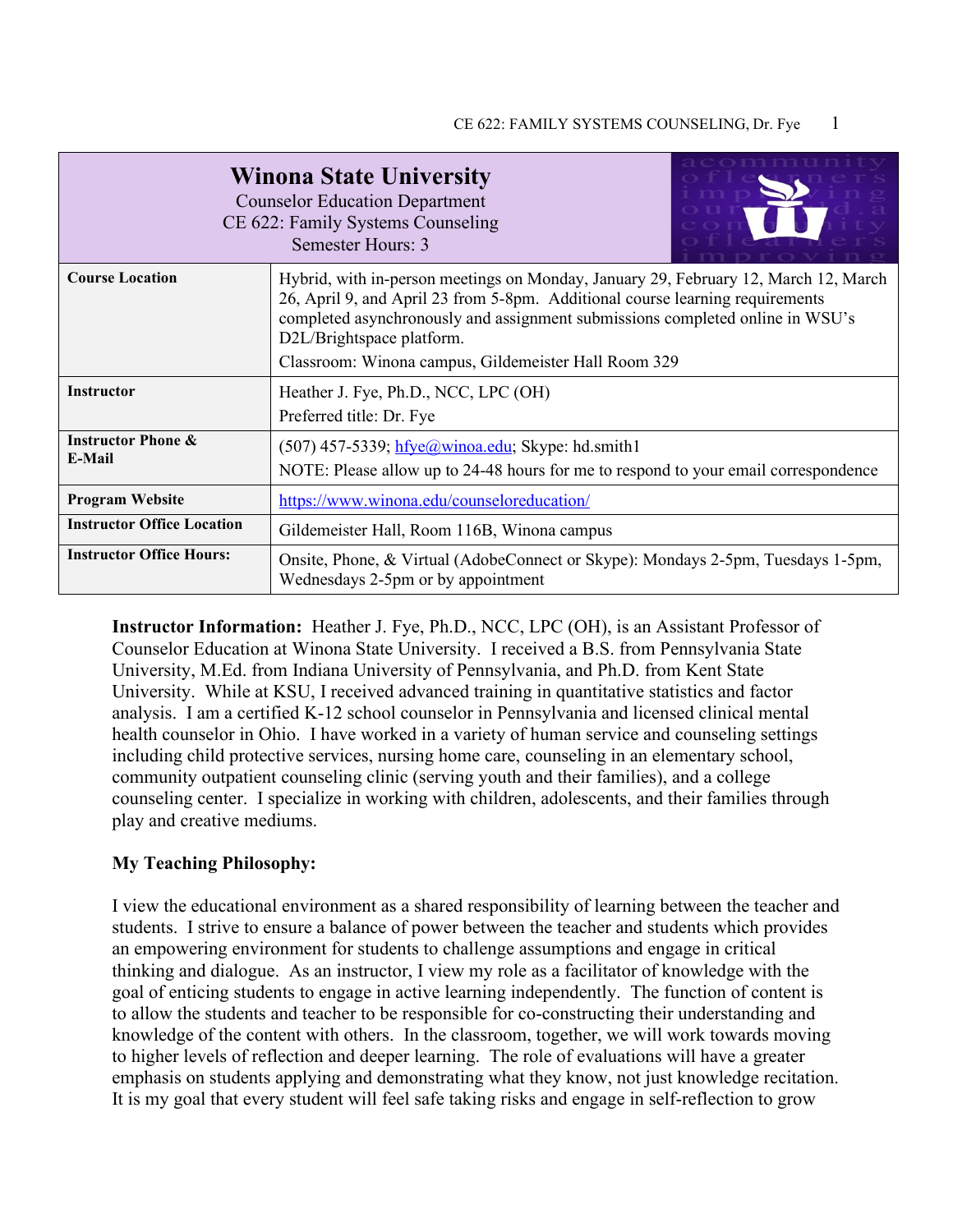personally and professionally throughout the semester. Best wishes for a productive and successful semester!

## **I. COURSE DESCRIPTION**

• This course introduces students to the theory, assessment techniques, and intervention strategies used in the practice of family systems counseling. The focus of the course will be on building a theoretical base for understanding and applying family systems counseling strategies and techniques. Didactic and experiential learning will provide students with the opportunity to apply and integrate knowledge and skills.

## **II. COURSE PREREQUISITES**

Prerequisites: CE 601 - [Foundations of Counseling](http://catalog.winona.edu/preview_program.php?catoid=17&poid=3390#tt6814) or permission of instructor. Grade only.

## **III. COURSE OBJECTIVES**

- 1. Build a knowledge base for understanding the theory & practice of systems counseling.
- 2. Develop an understanding of the role of the family in the development of the individual.
- 3. Become familiar with the role of the therapist in family systems counseling.
- 4. Increase knowledge of one's own family of origin.
- 5. Become aware of the developmental process involve in the "normal" family life cycle.
- 6. Become knowledgeable in ethical practice in practicing family systems counseling.
- 7. Become familiar with strategies and techniques for working with families from a variety of ethnic and/or cultural backgrounds.
- 8. Learn techniques for working with family strengths.

## **IV. COURSE REQUIRED TEXTS**

- Bitter, J. (2009). *Theory and Practice of Family Therapy and Counseling (2nd ed.).* Belmont, CA: Cengage Learning. ISBN# 978-1-111-84050-1
- American Psychological Association. (2009). *Publication manual of the American Psychological Association* (6<sup>th</sup> ed.). Washington, DC: Author. ISBN: 9781433805615
- Additional reading materials and resources posted on the D2L/Brightspace course page.

## **V. COURSE CONTENT AREAS**

This course meets the Council for the identified Accreditation of Counseling and Related Educational Programs (CACREP, 2009) core content standards. Standards for the **Clinical Mental Health Counseling,** and **School Counseling** content areas are outlined below as well. The evaluation methods linked to specific standards for CE 622 are included.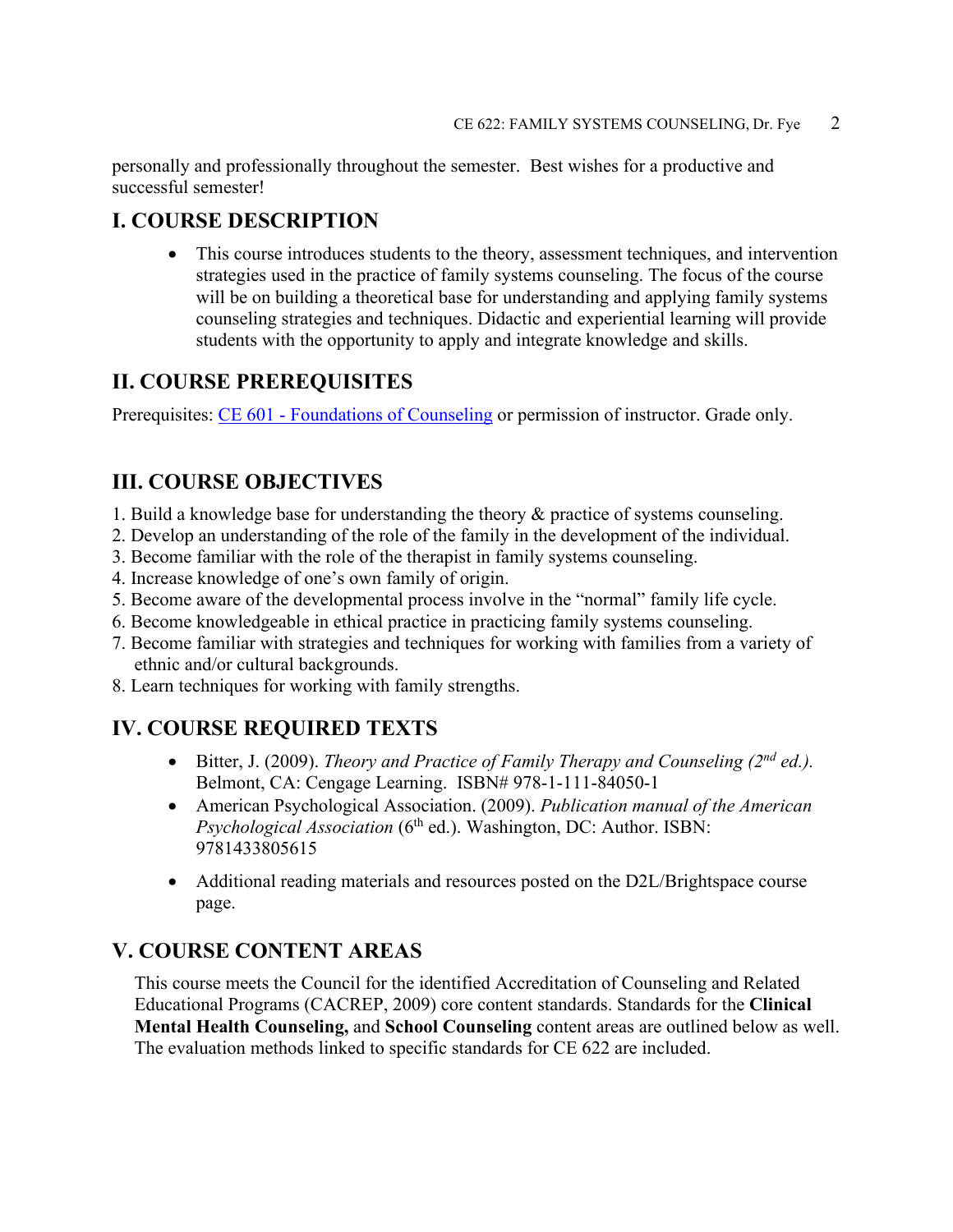| <b>2009 CACREP STANDARDS</b>                                                                                                                                                                           |                      |          | <b>LOCATION OF EVALUATION</b> |            |              |
|--------------------------------------------------------------------------------------------------------------------------------------------------------------------------------------------------------|----------------------|----------|-------------------------------|------------|--------------|
| <b>CORE</b>                                                                                                                                                                                            | Online<br>Assignment | Genogram | Mid Term<br>Exam              | Final Exam | Present      |
| <b>3. HUMAN GROWTH AND DEVELOPMENT</b>                                                                                                                                                                 |                      |          |                               |            |              |
| 3a. Theories of individual and family development and transitions<br>across the life span.                                                                                                             |                      |          | X                             |            | X            |
| 3d. Theories and models of individual, cultural, couple, family, and<br>community resilience.                                                                                                          |                      |          | X                             | X          | X            |
| 3f. Human behavior, including an understanding of developmental<br>crises, disability, psychopathology, and situational and<br>environmental factors that affect both normal and abnormal<br>behavior. |                      | X        |                               |            |              |
| 3h. Theories for facilitating optimal development and wellness over<br>the life span.                                                                                                                  |                      |          |                               |            | $\mathbf{X}$ |
| <b>5. HELPING RELATIONSHIPS</b>                                                                                                                                                                        |                      |          |                               |            |              |
| 5e. A systems perspective that provides an understanding of family<br>and other systems theories and major models of family and related<br>interventions.                                              |                      |          | X                             | X          | X            |
| 5f. A general framework for understanding and practicing<br>consultation. *online assignment.                                                                                                          | X                    |          |                               |            |              |

| <b>2009 CACREP STANDARDS</b>                                                                                                                                                |                      | <b>LOCATION OF EVALUATION</b> |                  |            |         |
|-----------------------------------------------------------------------------------------------------------------------------------------------------------------------------|----------------------|-------------------------------|------------------|------------|---------|
| <b>CLINICAL MENTAL HEALTH COUNSELING</b>                                                                                                                                    | Online<br>Assignment | Genogram                      | Mid Term<br>Exam | Final Exam | Present |
| <b>FOUNDATION</b>                                                                                                                                                           |                      |                               |                  |            |         |
| A. Knowledge                                                                                                                                                                |                      |                               |                  |            |         |
| A1. Understands the history, philosophy, and trends in clinical<br>mental health counseling.                                                                                |                      |                               | X                |            |         |
| A2. Understands ethical and legal considerations specifically related<br>to the practice of clinical mental health counseling.                                              |                      |                               | X                |            |         |
| A4. Knows the professional organizations, preparation standards,<br>and credentials relevant to the practice of clinical mental health<br>counseling.                       |                      |                               | X                |            |         |
| A5. Understands a variety of models and theories related to clinical<br>mental health counseling, including the methods, models, and<br>principles of clinical supervision. |                      |                               | X                | X          | X       |
| A6. Recognizes the potential for substance use disorders to mimic<br>and coexist with a variety of medical and psychological disorders.                                     |                      |                               |                  |            | X       |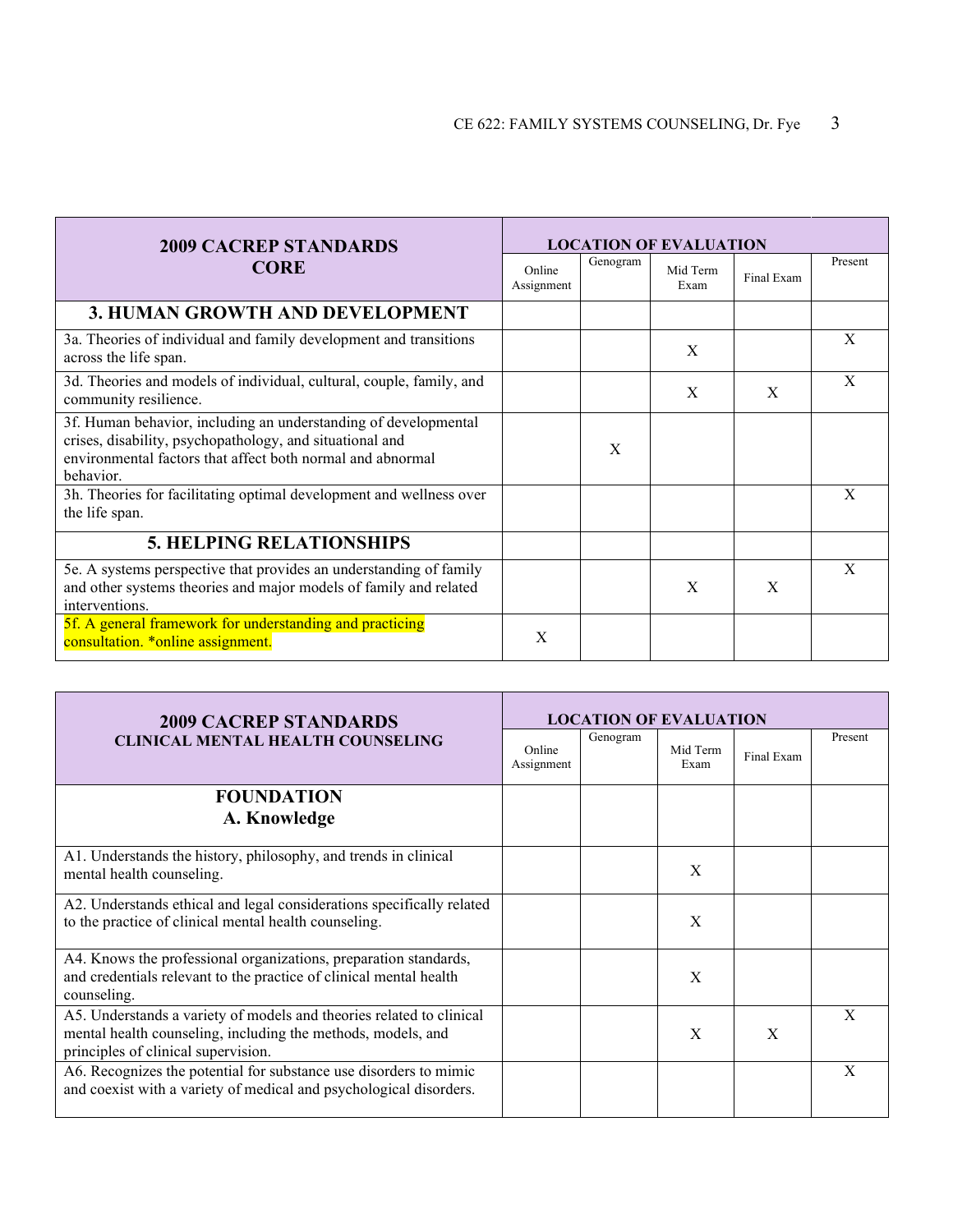| A9. Understands the impact of crises, disasters, and other trauma-                                                              |                           |                  |   |   |             |
|---------------------------------------------------------------------------------------------------------------------------------|---------------------------|------------------|---|---|-------------|
| causing events on people.                                                                                                       |                           | X                |   |   |             |
| <b>COUNSELING, PREVENTION, AND</b>                                                                                              |                           |                  |   |   |             |
| <b>INTERVENTION</b>                                                                                                             |                           |                  |   |   |             |
| C. Knowledge                                                                                                                    |                           |                  |   |   |             |
| C1. Describes the principles of mental health, including prevention,                                                            |                           |                  |   |   | X           |
| intervention, consultation, education, and advocacy, as well as the                                                             |                           |                  |   |   |             |
| operation of programs and networks that promote mental health in a<br>multicultural society.                                    |                           |                  |   |   |             |
| C2. Knows the etiology, the diagnostic process and nomenclature,                                                                |                           |                  |   |   |             |
| treatment, referral, and prevention of mental and emotional<br>disorders.                                                       |                           |                  | X |   |             |
| C7. Knows the principles, models, and documentation formats of                                                                  |                           |                  |   |   |             |
| biopsychosocial case conceptualization and treatment planning.                                                                  |                           |                  | X |   |             |
| C8. Recognizes the importance of family, social networks, and                                                                   |                           |                  |   |   |             |
| community systems in the treatment of mental and emotional                                                                      |                           |                  | X |   |             |
| disorders.                                                                                                                      |                           |                  |   |   |             |
| C9. Understands professional issues relevant to the practice of                                                                 |                           |                  |   |   | X           |
| clinical mental health counseling.                                                                                              |                           |                  |   | X |             |
| <b>DIVERSITY AND ADVOCACY</b>                                                                                                   |                           |                  |   |   |             |
| E. Knowledge                                                                                                                    |                           |                  |   |   |             |
| E1. Understands how living in a multicultural society affects clients                                                           |                           |                  |   |   | X           |
| who are seeking clinical mental health counseling services.                                                                     |                           |                  |   |   |             |
| E2. Understands the effects of racism, discrimination, sexism,                                                                  |                           |                  |   |   |             |
| power, privilege, and oppression on one's own life and career and<br>those of the client.                                       |                           | $\boldsymbol{X}$ |   |   |             |
|                                                                                                                                 |                           |                  |   |   |             |
| E3. Understands current literature that outlines theories, approaches,                                                          |                           |                  |   |   | $\mathbf X$ |
| strategies, and techniques shown to be effective when working with                                                              |                           |                  |   |   |             |
| specific populations of clients with mental and emotional disorders.                                                            |                           |                  |   |   |             |
| E4. Understands effective strategies to support client advocacy and                                                             |                           |                  |   |   |             |
| influence public policy and government relations on local, state, and                                                           |                           |                  |   |   |             |
| national levels to enhance equity, increase funding, and promote<br>programs that affect the practice of clinical mental health | X                         |                  |   |   |             |
| counseling.                                                                                                                     |                           |                  |   |   |             |
| E5. Understands the implications of concepts such as internalized                                                               |                           |                  |   |   |             |
| oppression and institutional racism, as well as the historical and                                                              | $\boldsymbol{\mathrm{X}}$ |                  |   |   |             |
| current political climate regarding immigration, poverty, and<br>welfare.                                                       |                           |                  |   |   |             |
| <b>ASSESSMENT</b>                                                                                                               |                           |                  |   |   |             |
| <b>G. Knowledge</b>                                                                                                             |                           |                  |   |   |             |
| G1. Knows the principles and models of assessment, case                                                                         |                           |                  |   |   | X           |
| conceptualization, theories of human development, and concepts of                                                               |                           |                  |   |   |             |
| normalcy and psychopathology leading to diagnoses and appropriate<br>counseling treatment plans.                                |                           |                  |   |   |             |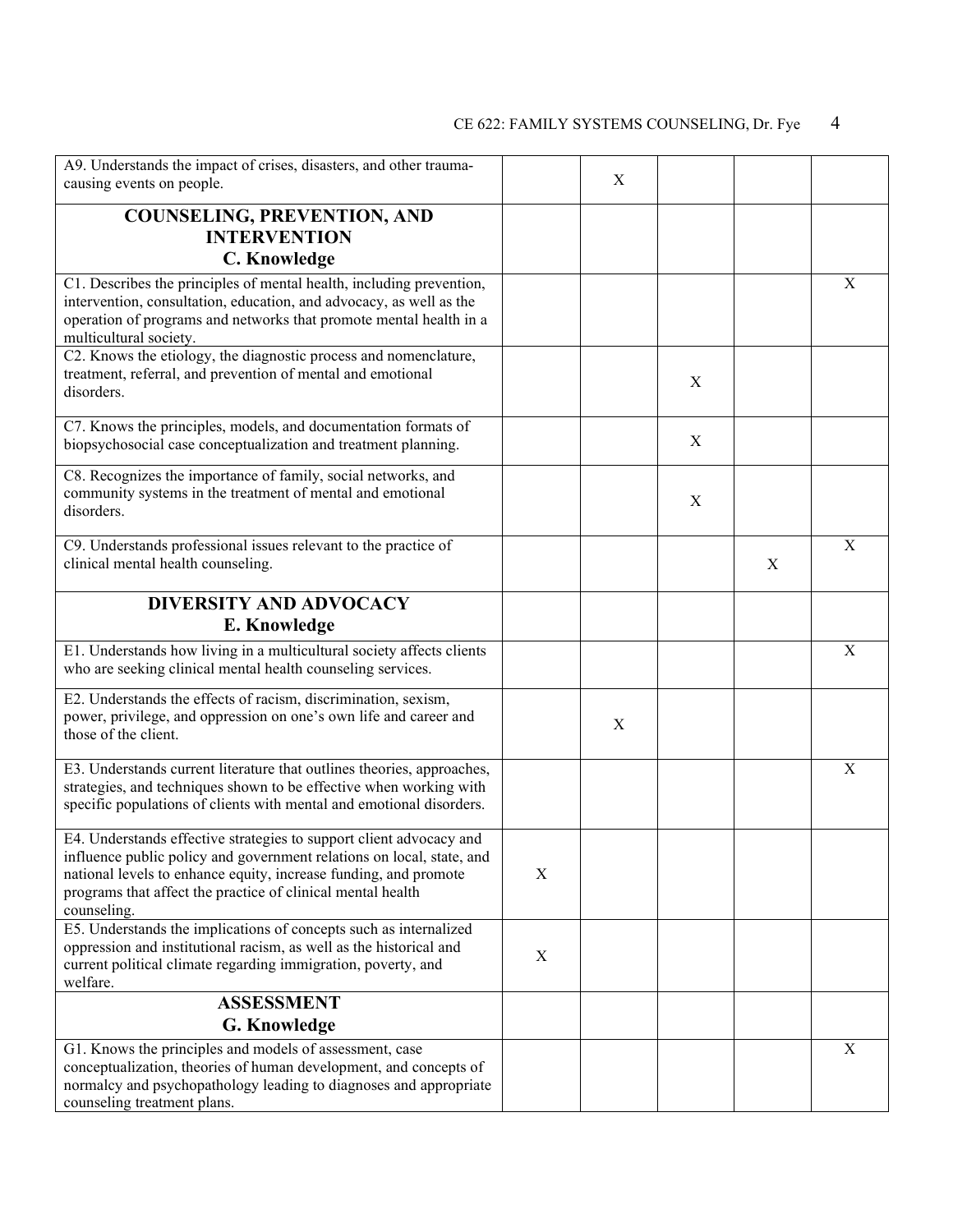| <b>RESEARCH AND EVALUATION</b>                                                                                                                                                                                                                   |                      |          |                               |            |             |
|--------------------------------------------------------------------------------------------------------------------------------------------------------------------------------------------------------------------------------------------------|----------------------|----------|-------------------------------|------------|-------------|
| I. Knowledge                                                                                                                                                                                                                                     |                      |          |                               |            |             |
| I1. Understands how to critically evaluate research relevant to the                                                                                                                                                                              |                      |          |                               |            | X           |
| practice of clinical mental health counseling.                                                                                                                                                                                                   |                      |          |                               |            |             |
|                                                                                                                                                                                                                                                  |                      |          |                               |            |             |
| <b>2009 CACREP STANDARDS</b>                                                                                                                                                                                                                     |                      |          | <b>LOCATION OF EVALUATION</b> |            |             |
|                                                                                                                                                                                                                                                  |                      | Genogram |                               |            | Present     |
| <b>School Counseling</b>                                                                                                                                                                                                                         | Online<br>Assignment |          | Mid Term<br>Exam              | Final Exam |             |
| <b>FOUNDATIONS</b>                                                                                                                                                                                                                               |                      |          |                               |            |             |
| A. Knowledge                                                                                                                                                                                                                                     |                      |          |                               |            |             |
| A3. Knows roles, functions, settings, and professional identity of the<br>school counselor in relation to the roles of other professional and<br>support personnel in the school.                                                                |                      |          |                               |            | $\mathbf X$ |
| A6. Understands the effects of (a) atypical growth and development,<br>(b) health and wellness, (c) language, (d) ability level, (e)<br>multicultural issues, and (f) factors of resiliency on student learning<br>and development.              |                      | X        |                               |            |             |
| <b>COUNSELING, PREVENTION AND</b>                                                                                                                                                                                                                |                      |          |                               |            |             |
| <b>INTERVENTION</b>                                                                                                                                                                                                                              |                      |          |                               |            |             |
| C. Knowledge                                                                                                                                                                                                                                     |                      |          |                               |            |             |
| C1. Knows the theories and processes of effective counseling and                                                                                                                                                                                 |                      |          |                               |            |             |
| wellness programs for individual students and groups of students.                                                                                                                                                                                |                      |          | X                             | X          |             |
| C3. Knows strategies for helping students identify strengths and                                                                                                                                                                                 |                      |          |                               |            |             |
| cope with environmental and developmental problems.                                                                                                                                                                                              |                      |          | X                             | X          |             |
| <b>DIVERSITY AND ADVOCACY</b>                                                                                                                                                                                                                    |                      |          |                               |            |             |
| E. Knowledge                                                                                                                                                                                                                                     |                      |          |                               |            |             |
| E1. Understands the cultural, ethical, economic, legal, and political<br>issues surrounding diversity, equity, and excellence in terms of<br>student learning.                                                                                   |                      | X        |                               |            |             |
| E2. Identifies community, environmental, and institutional<br>opportunities that enhance—as well as barriers that impede—the<br>academic, career, and personal/social development of students.                                                   | X                    |          |                               |            |             |
| E3. Understands the ways in which educational policies, programs,<br>and practices can be developed, adapted, and modified to be<br>culturally congruent with the needs of students and their families.                                          | X                    |          |                               |            |             |
| E4. Understands multicultural counseling issues, as well as the<br>impact of ability levels, stereotyping, family, socioeconomic status,<br>gender, and sexual identity, and their effects on student<br>achievement.                            |                      | X        |                               |            |             |
| <b>ASSESSMENT</b>                                                                                                                                                                                                                                |                      |          |                               |            |             |
| <b>G. Knowledge</b>                                                                                                                                                                                                                              |                      |          |                               |            |             |
| G1. Understands the influence of multiple factors (e.g., abuse,<br>violence, eating disorders, attention deficit hyperactivity disorder,<br>childhood depression) that may affect the personal, social, and<br>academic functioning of students. |                      |          |                               |            | $\mathbf X$ |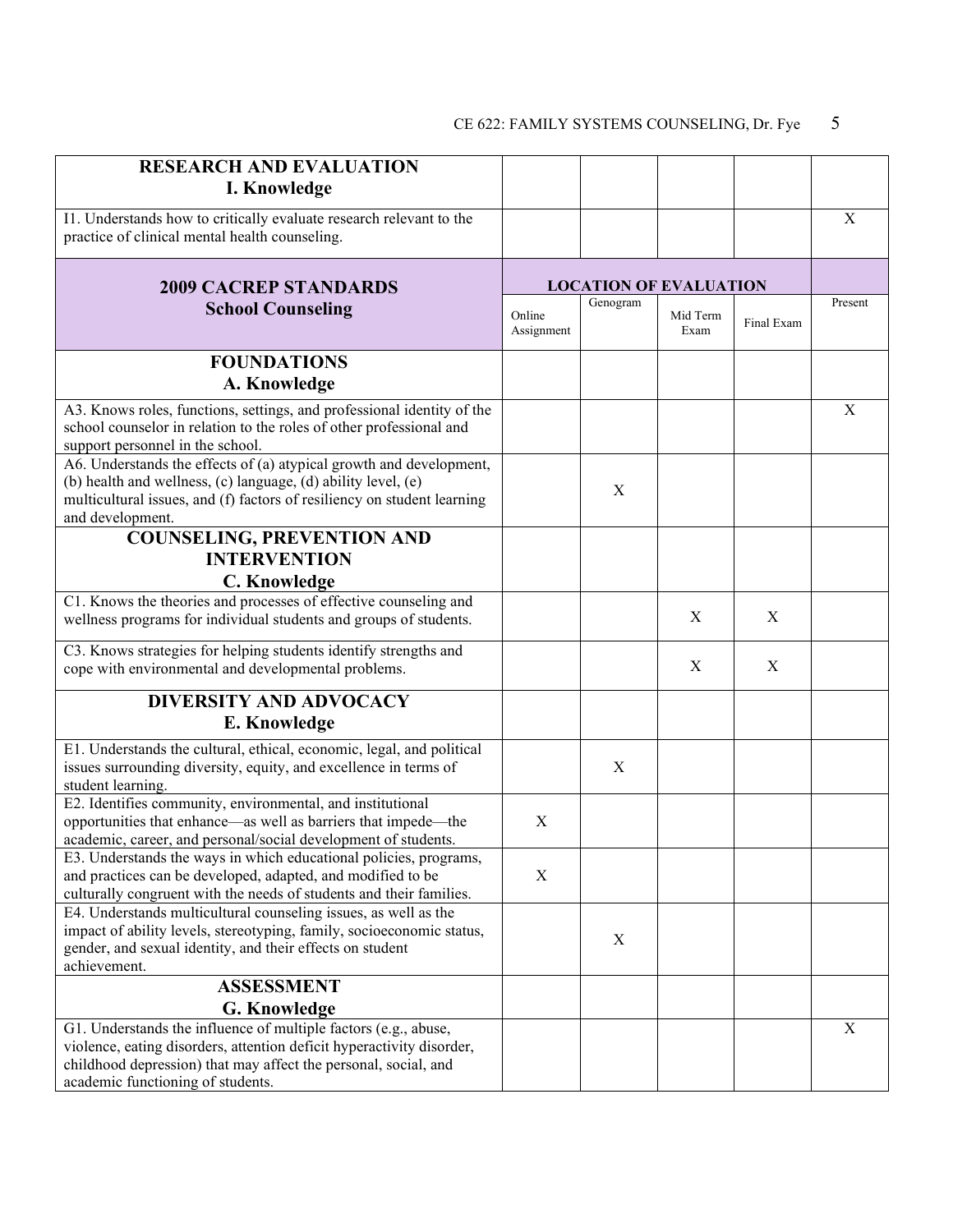| G2. Knows the signs and symptoms of substance abuse in children<br>and adolescents, as well as the signs and symptoms of living in a<br>home where substance abuse occurs. *online assignment                  | X |   |   |   |
|----------------------------------------------------------------------------------------------------------------------------------------------------------------------------------------------------------------|---|---|---|---|
| <b>ACADEMIC DEVELOPMENT</b><br>K. Knowledge                                                                                                                                                                    |   |   |   |   |
| K2. Understands the concepts, principles, strategies, programs, and<br>practices designed to close the achievement gap, promote student<br>academic success, and prevent students from dropping out of school. | X |   |   |   |
| <b>COLLABORATION AND CONSULTATION</b><br>M. Knowledge                                                                                                                                                          |   |   |   |   |
| M1. Understands the ways in which student development, well-<br>being, and learning are enhanced by family-school-community<br>collaboration.                                                                  |   |   |   | X |
| M2. Knows strategies to promote, develop, and enhance effective<br>teamwork within the school and the larger community.                                                                                        |   |   |   | X |
| M3. Knows how to build effective working teams of school staff,<br>parents, and community members to promote the academic, career,<br>and personal/social development of students.                             |   |   |   | X |
| M4. Understands systems theories, models, and processes of<br>consultation in school system settings.                                                                                                          |   | X | X |   |
| M5. Knows strategies and methods for working with parents,<br>guardians, families, and communities to empower them to act on<br>behalf of their children.                                                      |   |   |   | X |
| <b>LEADERSHIP</b>                                                                                                                                                                                              |   |   |   |   |
| <b>O. Knowledge</b>                                                                                                                                                                                            |   |   |   |   |
| O1. Knows the qualities, principles, skills, and styles of effective<br>leadership.                                                                                                                            |   |   |   | X |
| O4. Understands the important role of the school counselor as a<br>system change agent.                                                                                                                        |   |   |   | X |

## **VI. METHODS OF INSTRUCTION**

The instructor will employ a variety of instructional methods to facilitate student learning including:

• This hybrid format is taught through a combination of in class and asynchronous teaching methods, including: class lectures, small and large group discussions in person and via D2L, experiential class activities, videos, case studies, one minute reflections and evaluations, D2L quizzes, and supplemental readings.

## **VII. COURSE EXPECTATIONS & NETIQUETTE GUIDELINES**

1. **Readings:** The textbooks provide the foundation for the practical experiences of the class. It is expected that all readings be completed prior to class in order to maximize class discussions and activities.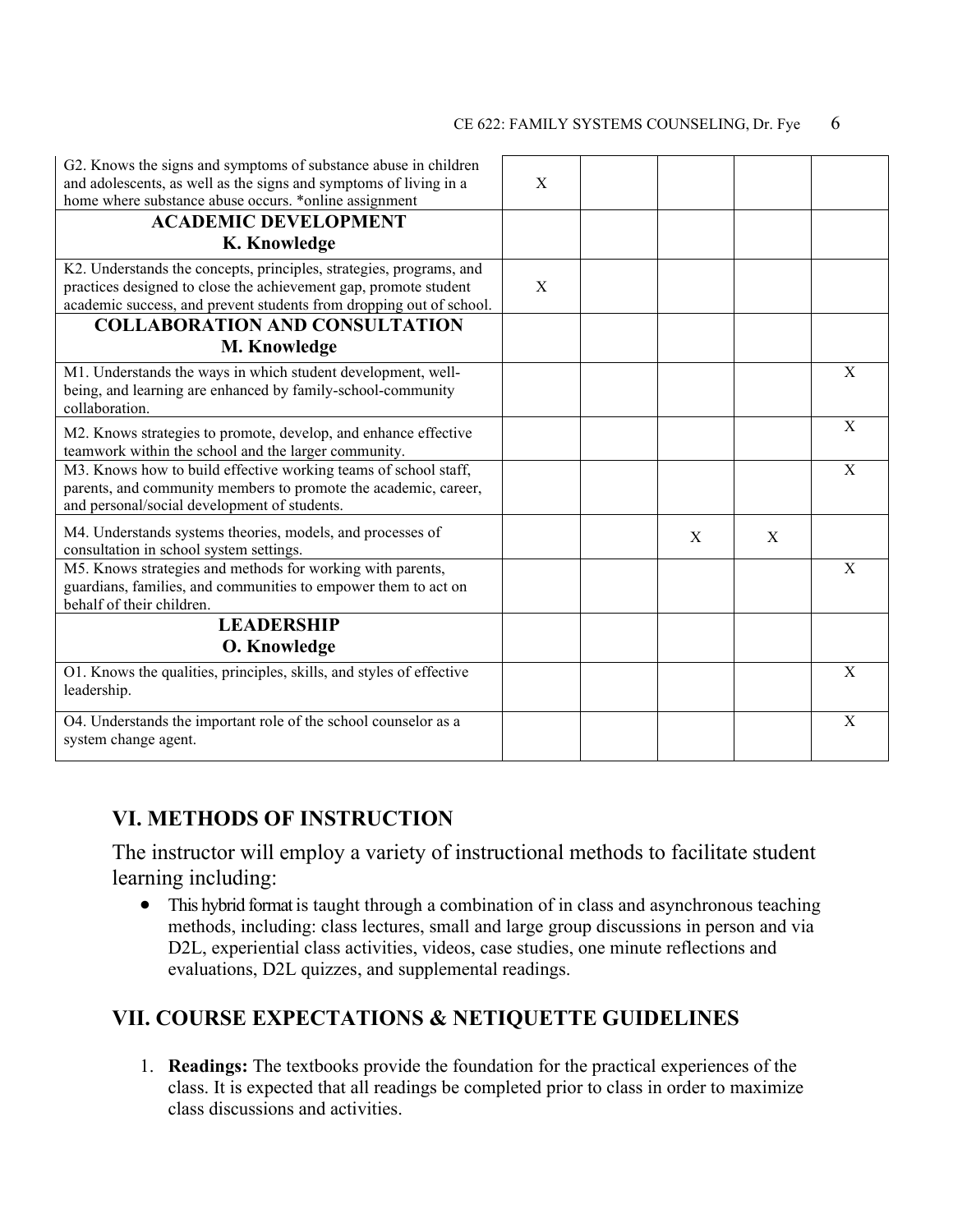### **2. Netiquette Guidelines**

- a) Be respectful when engaging in all correspondences to the instructor and peers. This includes emails, discussion board posts, etc. Start with an appropriate greeting to the individual and be mindful of using appropriate writing skills. Keep writing to the point, review before sending, and do not include offensive language or technology slang (i.e., LOL, etc.).
- b) When submitting a document in the Assignment section of D2L, please include your last name and the specific assignment you completed. For example, Fye\_Reflection\_Paper\_1
- c) Please include the citation in APA format for all references of course materials in your discussion posts, papers, etc. For example: Corey (2013) reported a counselor is required to…
- d) Email is the best form of communication to reach me. Please allow up to 24-48 hours for me to respond to your email.
- e) Be respectful of others in the online environment. There isn't necessarily always a "right" answer. We can agree to disagree on certain topics. It is important for each class member to feel open to taking risks, having their view heard, providing constructive and growth-producing feedback, and be open to others' feedback. Context may be lost without the vocal tone of the writer so be as concise and accurate in your point as possible.
- f) Check your WSU email at least once daily for any course updates or correspondences. Use the D2L Discussion forum to post course related questions.
- g) Be prepared to work at least two times per week on course content and assignments. You cannot complete all of the week's assignments in one sitting and just before the due date and time.
- h) You should plan to receive feedback and a grade of an assignment approximately 7-10 days from the instructor after the deadline of the assignment.
- i) Consider the privacy of others, even in an online classroom. Do not share discussions or emails from classmates with others outside of the class. Do not have others or friends in the same room when we may be meeting as a class in an online environment (i.e., Adobe Connect, Skype).
- **3. Professional Expectations:** Professional expectations include open-mindedness, respectful interactions, responsibility and respect among others. Professionalism is an expectation of this program. The following dispositional expectations will help you embody professionalism:
- a) Be prepared for class by reading the assigned material is part of your professional preparation.
- b) This work prepares you by providing you with the knowledge you need to confidently face concerns typical in the counseling field, and strengthens your stamina for the workload required of effective counselors.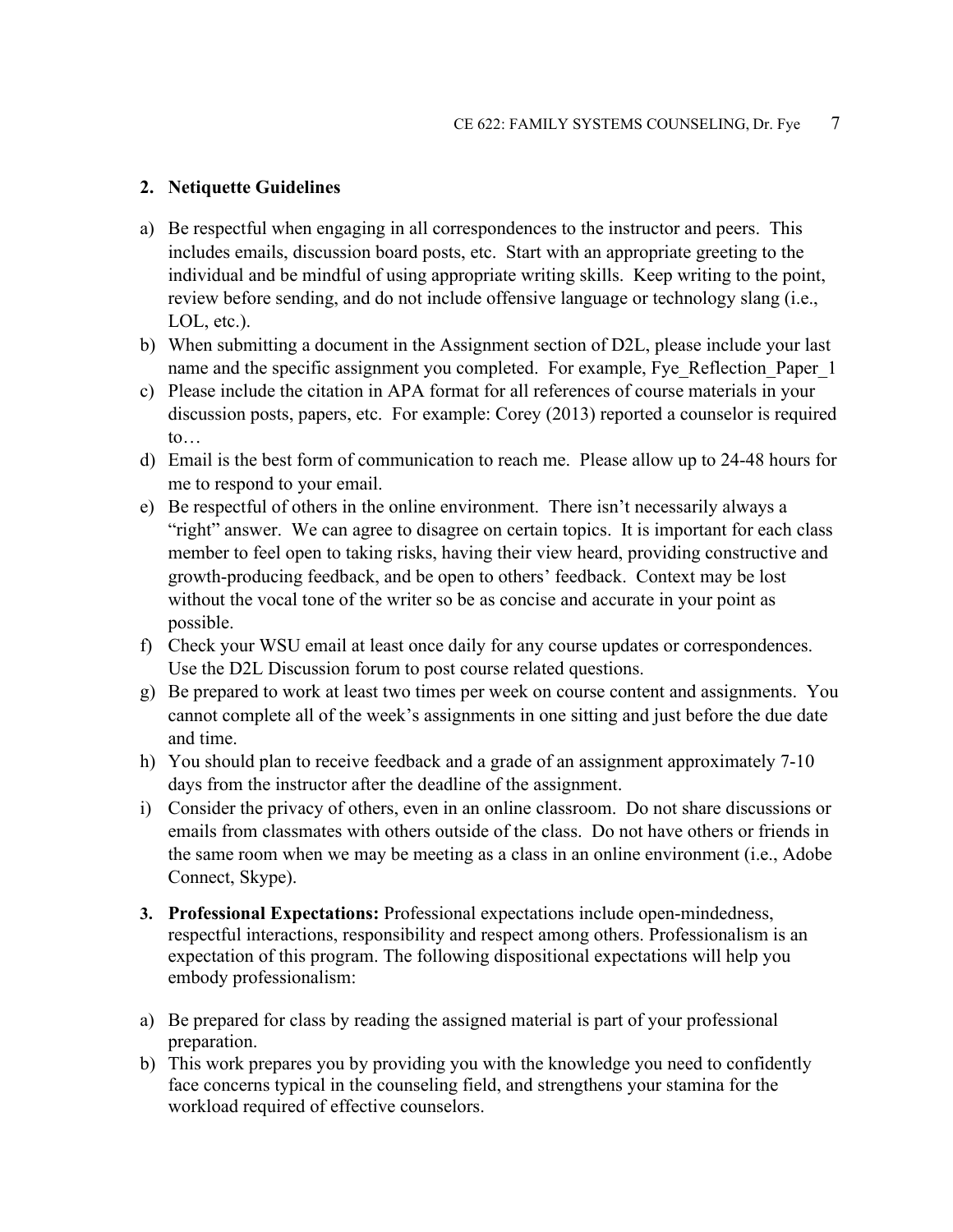- c) Work out conflicts, disagreements or issues in a respectful, solution-focused way. Professional conduct is a requirement in the counseling field, and therefore, it is expected in this course. Students are expected to ensure the classroom is a safe and respectful environment for all students.
- d) Turn assignments in on time.
- *e)* Communicate with the instructor if you are having difficulty with any aspect of this course, including meeting the aforementioned expectations. Sometimes, alternate arrangements can be worked out regarding assignment due dates. *This is for emergency situations only.*
- f) Attendance is expected. If you make a professional decision to miss class for any reason, please call or email the instructor as soon as possible.
- g) Participate actively in class discussions and activities. Effective class participation includes respectful, and non-dominating involvement in class discussions, showing initiative and investment in classroom activities, coming to each class prepared to ask questions and share ideas, and engaging in reflective discussion of course readings.
- h) In class, be sure to respond to members' discussions. These should not responses that are evaluative (e.g., great job); rather, try to use microskills and/or group leadership skills (e.g., questioning, reflection, clarifying, linking, supporting, blocking, etc.).

### **VIII. COURSE EVALUATION METHODS**

**1. Class Attendance and Participation:** (60 points; 10 points for each in-person class on January 29, February 12, March 12, March 26, April 9, and April 23) Students are expected to be engaged in their own learning and to be an active participant in the classroom community. The success of this class depends on the participation of each class member. Students are expected to be on time for class, be present for the duration of class, and to participate in class discussion and small group exercises in a thoughtful and conscientious manner. Therefore, attitude, feedback, and opinions should be shared with consideration of the classroom being a respectful and safe environment for all students. The classroom format is largely discussion and experiential and therefore attendance and participation are paramount to making a successful learning experience for everyone. During class, relevant questions, pertinent comments, and risk-taking are welcomed and encouraged.

Attendance means arriving for class on time and staying for the duration of the class and remaining focused on the class for the duration of the class meeting. Participation means preparing for class by reading required texts/materials, periodically entering into class discussions with informed and relevant comments/questions, engaging with others in a safe and respectful manner, and actively participating in class activities.

A student who rarely or never participates in class discussions or activities or who does not honor the safe and respectful classroom may also receive a grade reduction despite attendance. I am sensitive to significant life circumstances that can result in class absence. In such instances, I will attempt to work with these students on a case-by-case basis. In summary, good attendance and reasonable levels of class participation are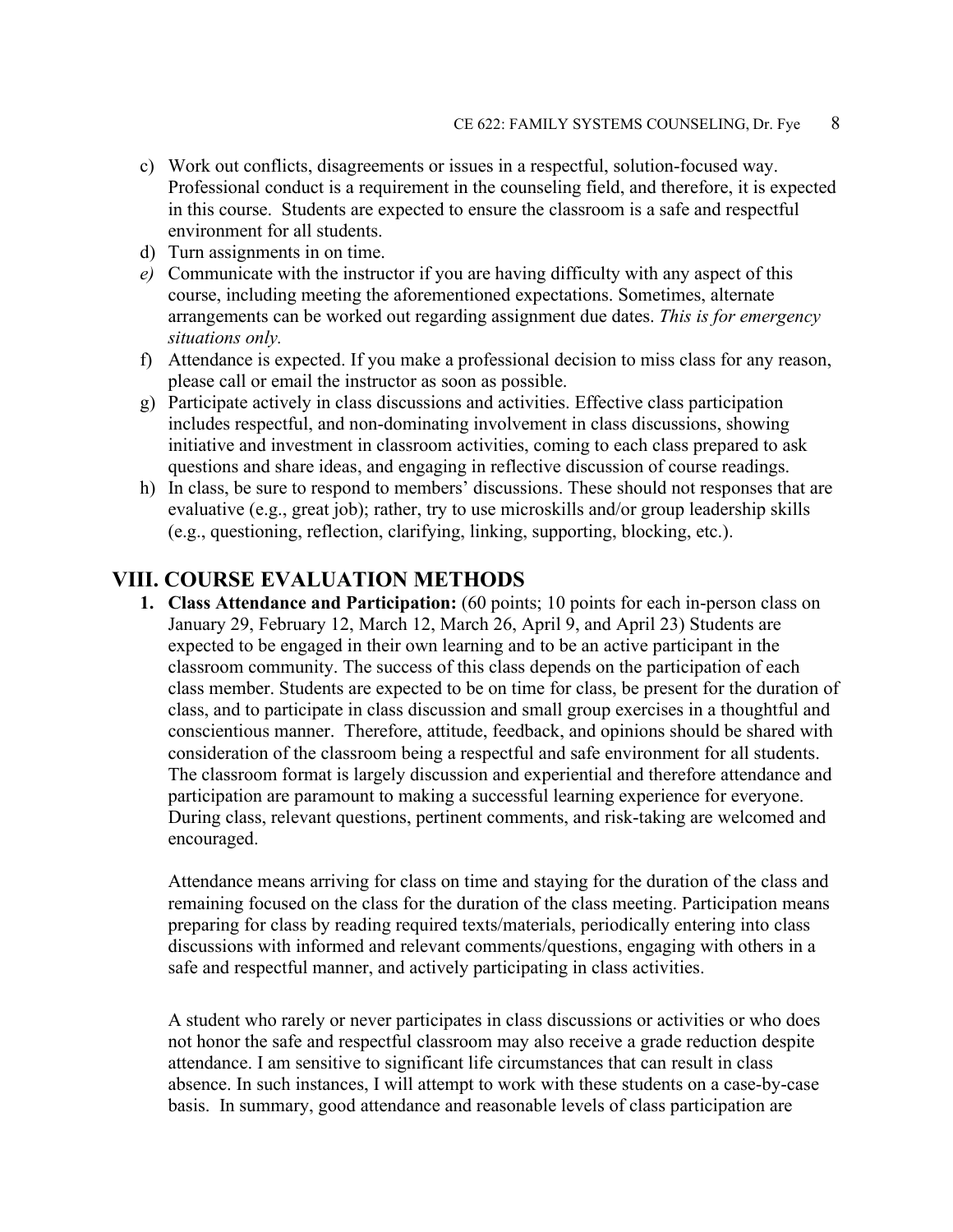expected behaviors for graduate students in training to be counselors.

*Students who miss class must a) contact instructor when missing a class and b) contact a fellow student for missed work during class. Students can make up one-class points within a week of missed class. After that time or occurance, students will not have the opportunity to make up any attendance and participation points.*

**Note on tardiness:** a student who is 15 minutes or more late to class or leaves class with 15 minutes or more class remaining will not receive credit for attending the class. Please plan accordingly.

| 0 points              | 1-5 points              | 6-9 points            | 10 points              |
|-----------------------|-------------------------|-----------------------|------------------------|
| Student was not in    | Student completed a     | Student completed     | Student completed      |
| attendance and/or did | portion of the          | readings in advance   | readings in advance    |
| not complete the      | readings in advance     | of class; student was | of class and           |
| readings prior to     | of class; student was   | mostly an active      | constructed one        |
| class.                | not an active           | participant in class; | question or talking    |
|                       | participant in class;   | student was on time   | point; student         |
|                       | student arrived late or | and stayed for the    | actively participated  |
|                       | left early; student     | duration of class;    | via small and large    |
|                       | provided                | student provided      | group discussion and   |
|                       | unconstructive or       | mostly constructive   | listening; student was |
|                       | offensive feedback to   | and respectful        | on time for class and  |
|                       | classmates.             | feedback to           | stayed for the         |
|                       |                         | classmates.           | duration of class;     |
|                       |                         |                       | student provided       |
|                       |                         |                       | constructive and       |
|                       |                         |                       | respectful feedback to |
|                       |                         |                       | classmates.            |

#### **Rubric for Attendance and Participation points per class**

**2. Online Assignments (7 assignments, 10 points each = 70 points):** During the asynchronous class weeks, you will have an assignment to complete related to the corresponding textbook or supplemental readings. At the start of the week, a "How To Complete Week <sup>2</sup> document will be posted in the corresponding week's content folder in D2L. Assignments may vary slightly each week but will typically include responses to a case study, reflective journaling via discussion board posts, sharing supplemental references and resources, etc. *These assignments MUST be completed within the week due and completed in D2L. No exceptions.* 

Quality (not necessarily quantity) of discussion board interactions will contribute toward your grade. The professor will grade prompts based on the following criteria: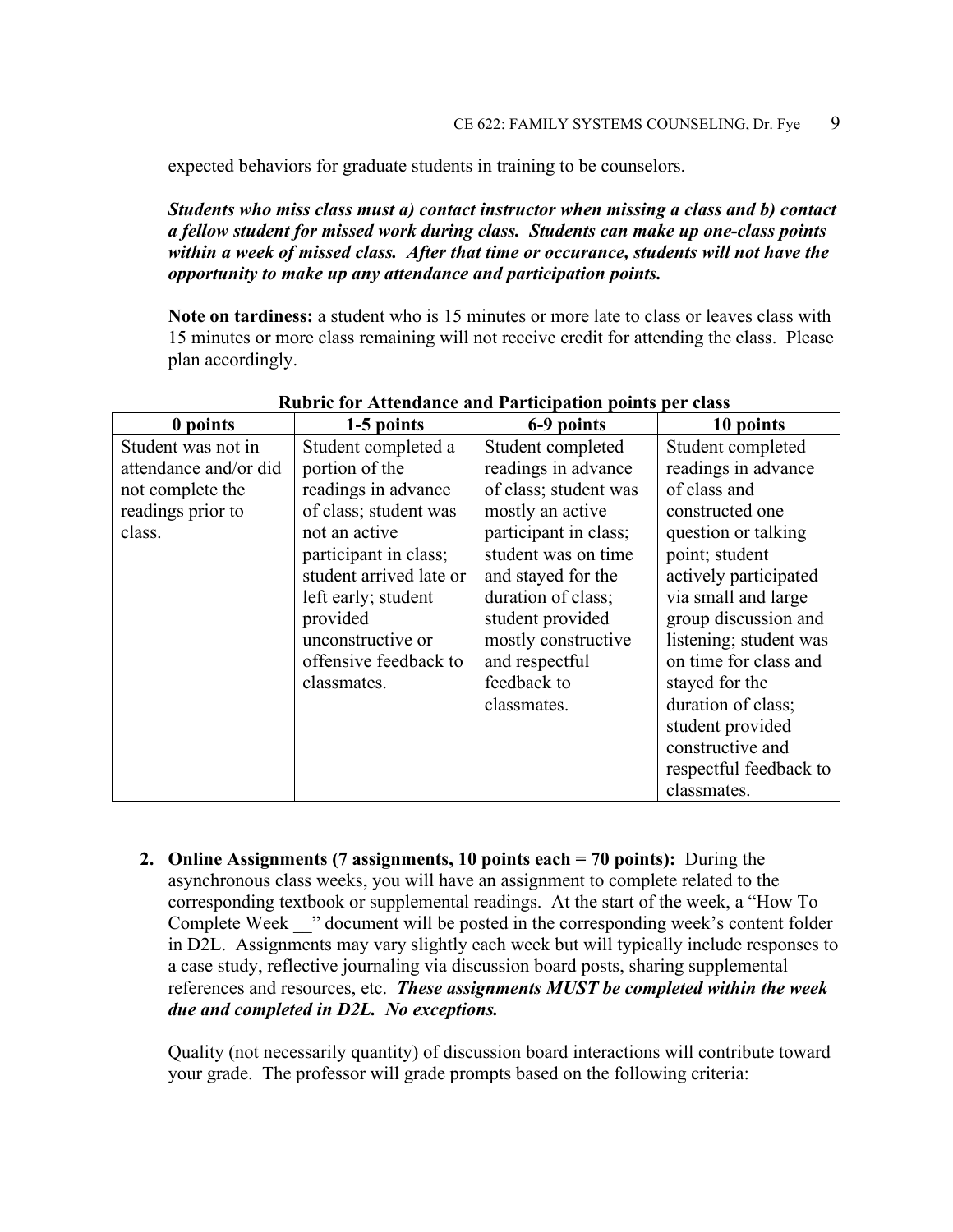a. thoughtful reflection of material presented;

b. demonstration of critical thinking;

c. integration of course material;

d. thorough, thought-provoking responses to peers.

e. cite any theories, theorists, research you discussion in your posts using APA 6<sup>th</sup> ed. citation format.

f. Express professionalism in your discussion-board interactions

*\*\*\*Students are required to make an original post as well as respond to two peer postings for full credit.\*\*\**

| CE 622: EXAMPLE ONLINE ASSIGNMENT TO MEET CACREP STANDARDS*                                                                                                                                                                                                                                                                                                                               |                                                                                                                                                                                                                  |  |  |  |
|-------------------------------------------------------------------------------------------------------------------------------------------------------------------------------------------------------------------------------------------------------------------------------------------------------------------------------------------------------------------------------------------|------------------------------------------------------------------------------------------------------------------------------------------------------------------------------------------------------------------|--|--|--|
| <b>Online Assignment Example</b>                                                                                                                                                                                                                                                                                                                                                          | <b>CACREP Standards Assessed</b>                                                                                                                                                                                 |  |  |  |
| Online Case Study (From Gladding, 2017):<br>Sonya, 16 years old, started experimenting with different                                                                                                                                                                                                                                                                                     | E2. Identifies community, environmental, and<br>institutional opportunities that enhance—as well as<br>barriers that impede—the academic, career, and<br>personal/social development of students.                |  |  |  |
| substances that she obtained from her friends about one year<br>ago. She is an only child of workaholic parents, so she usually<br>has a lot of time by herself. However, her parents recently<br>discovered empty bottles and needles in her room. They were<br>shocked and confronted Sonya with the evidence. Sonya<br>admitted that she experimented a little but assured her parents | E3. Understands the ways in which educational<br>policies, programs, and practices can be developed,<br>adapted, and modified to be culturally congruent with<br>the needs of students and their families.       |  |  |  |
| that her adventures with alcohol and drugs were in the past.<br>Surprisingly, here parents let the matter drop. That was two<br>months ago.                                                                                                                                                                                                                                               | G2. Knows the signs and symptoms of substance abuse<br>in children and adolescents, as well as the signs and<br>symptoms of living in a home where substance abuse<br>occurs.                                    |  |  |  |
| Now, Sonya has some cravings and is focused on satisfying<br>those needs. She is skipping classes, making poor grades,<br>letting her daily hygiene go, and becoming more and more<br>isolated. Her parents suspect she has become addicted to a<br>"hard drug." They come to you for advice and counsel.                                                                                 | K2. Understands the concepts, principles, strategies,<br>programs, and practices designed to close the<br>achievement gap, promote student academic success,<br>and prevent students from dropping out of school |  |  |  |
| 1. What do you (the counselor) suggest Sonya's parents do?<br>Why, When, and How?                                                                                                                                                                                                                                                                                                         |                                                                                                                                                                                                                  |  |  |  |
| 2. What other information would you want to know about<br>Sonya, her home situation, and her parents?                                                                                                                                                                                                                                                                                     |                                                                                                                                                                                                                  |  |  |  |
| 3. What steps do you suggest to help prevent Sonya from<br>dropping out of school?                                                                                                                                                                                                                                                                                                        |                                                                                                                                                                                                                  |  |  |  |

\*See Discussion Board Grading Rubric for Scoring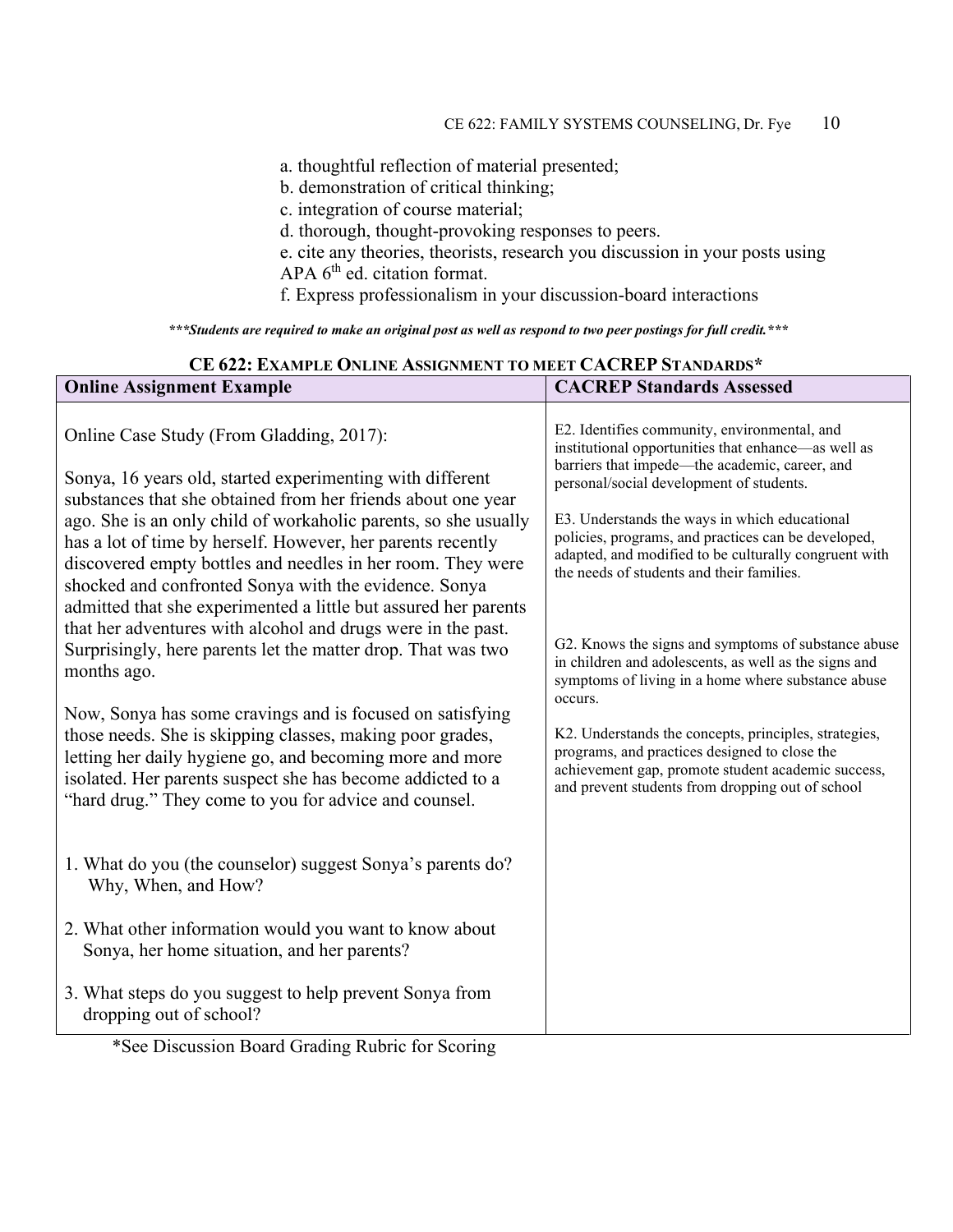| 0 points    | 1-3 points     | 4-6 points    | 7-9 points     | 10 points     |
|-------------|----------------|---------------|----------------|---------------|
| The         | Minimal total  | Minimal       | Moderate total | Several total |
| student     | postings (e.g. | total         | postings (e.g. | postings      |
| did not     | 1) with        | postings      | one original   | (e.g. one     |
| post to the | minimal or     | (e.g. one     | post and one   | original and  |
| discussion  | no evidence    | original post | to two         | two           |
| board.      | of thoughtful  | or one        | responses to   | responses to  |
|             | reflection of  | response      | peers) with    | peers) with   |
|             | material       | only) with    | clear evidence | significant   |
|             | presented,     | little        | of thoughtful  | evidence of   |
|             | critical       | evidence of   | reflection of  | thoughtful    |
|             | thinking,      | thoughtful    | material       | reflection of |
|             | integration of | reflection of | presented,     | material      |
|             | course         | material      | critical       | presented,    |
|             | material, and  | presented,    | thinking,      | critical      |
|             | thorough,      | critical      | integration of | thinking,     |
|             | thought-       | thinking,     | course         | integration   |
|             | provoking      | integration   | material, and  | of course     |
|             | responses to   | of course     | thorough,      | material,     |
|             | peers. The     | material,     | thought-       | and           |
|             | student had    | and           | provoking      | thorough,     |
|             | little or no   | thorough,     | responses to   | thought-      |
|             | meaningful     | thought-      | peers. The     | provoking     |
|             | contributions  | provoking     | student was a  | responses to  |
|             | to the online  | responses to  | partially      | peers. The    |
|             | dialogue. The  | peers. The    | active         | student was   |
|             | student did    | student       | participant in | an active     |
|             | not respond    | contributed   | the discussion | participant   |
|             | to the initial | minimally     | board.         | in the        |
|             | questions      | to the online | Postings       | discussion    |
|             | posed by the   | dialogue      | occurred       | board         |
|             | professor.     | and the       | throughout     | adding to     |
|             |                | postings      | and student    | the depth of  |
|             |                | occurred at   | was part of    | the           |
|             |                | one time.     | the online     | dialogue.     |
|             |                | The student   | dialogue. The  | Postings      |
|             |                | responded     | student        | occurred      |
|             |                | minimally     | responded      | throughout    |
|             |                | without       | with adequate  | and student   |
|             |                | depth to the  | depth          | was an        |
|             |                | initial       | demonstrating  | integral part |

# **Online Assignment Discussion Board Grading Rubric**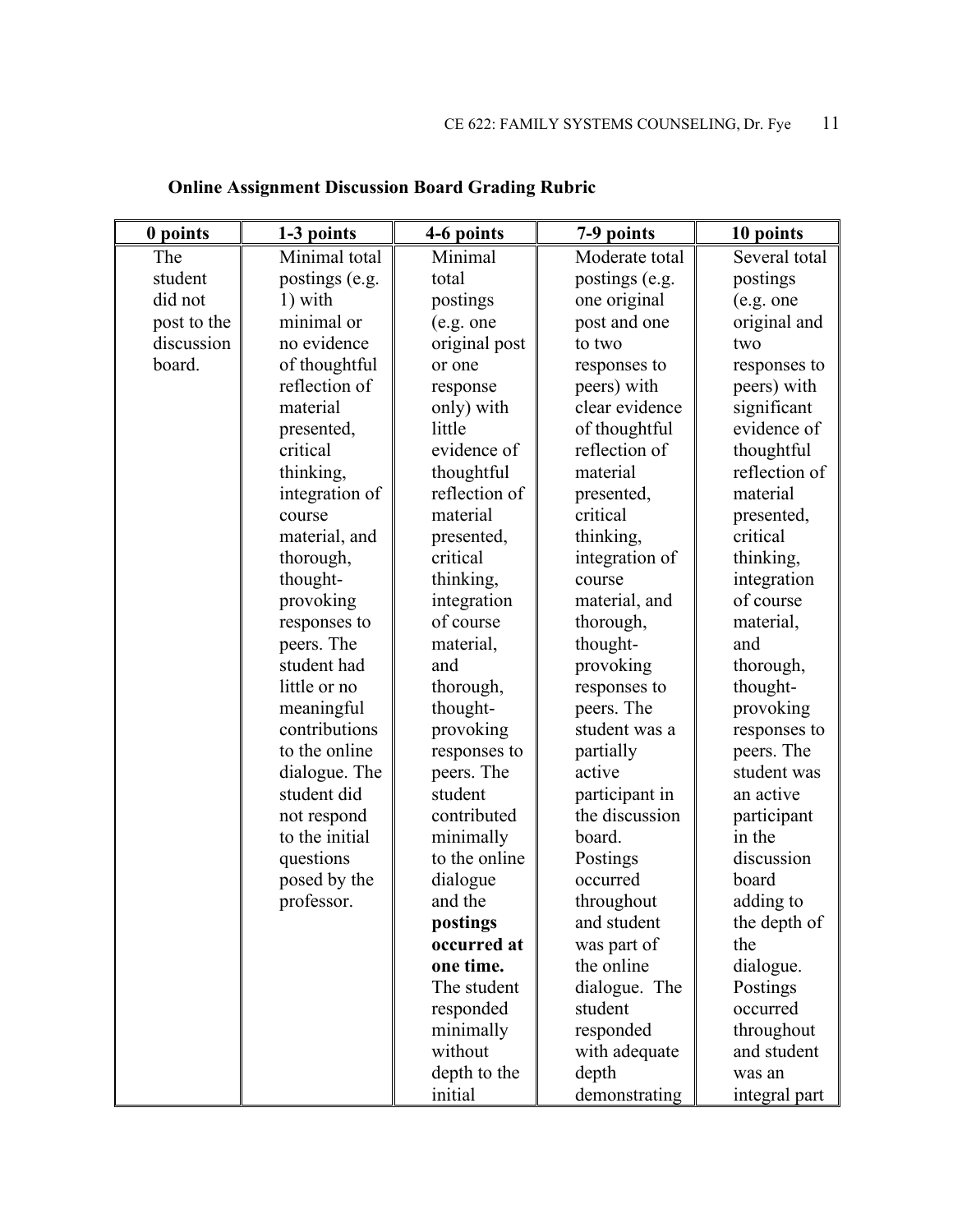|  | questions<br>posed by the<br>professor. | critical<br>thinking skills<br>to the initial<br>questions<br>posed by the<br>professor. | of the online<br>dialogue.<br>The online<br>dialogue<br>was<br>enriched<br>from the<br>depth of the<br>student<br>response to<br>the initial<br>questions<br>posed by the |
|--|-----------------------------------------|------------------------------------------------------------------------------------------|---------------------------------------------------------------------------------------------------------------------------------------------------------------------------|
|  |                                         |                                                                                          | professor.                                                                                                                                                                |

**3. Genogram (75 points):** Students will create a genogram of their own family. The assessment will begin with your immediate family and extend back two generations. The genogram must include a key to define/identify all symbols. All genograms and keys must be legible.

> Family Information. The genogram will include family information, as you know it, or by "interviewing" family members for information to include, but not limited to: age, occupation, births, deaths, marriages or unions, separations or divorces, major and chronic physical and/or mental illness, substance abuse, and family transitions (moves, job changes/loses).

> Family Relationships. The genogram assessment will include symbols describing family relationships. Relationships will be explored for triangles, coalitions, emotional cutoffs, and enmeshments. Boundaries (open and closed) and subsystems will also be explored and defined with symbols in the genogram.

> Multicultural Impacts. Students will also symbolize the multicultural issues unique to their family and its functioning on the genogram. Multicultural issues can include, but are not limited to, the impacts of race, ethnicity, religion, sexuality, social class, and ability. Looking at your family through a multicultural lens requires a deeper understanding that goes beyond ethnic heritage, and includes attention to the multiplicity of factors informing family values, rules, roles, etc. These factors may include the characteristics of being American, from Minnesota or Wisconsin, etc. It is not acceptable to say that your family is all Caucasian and you aren't sure how this really impacts your family. Refer to the literature if necessary.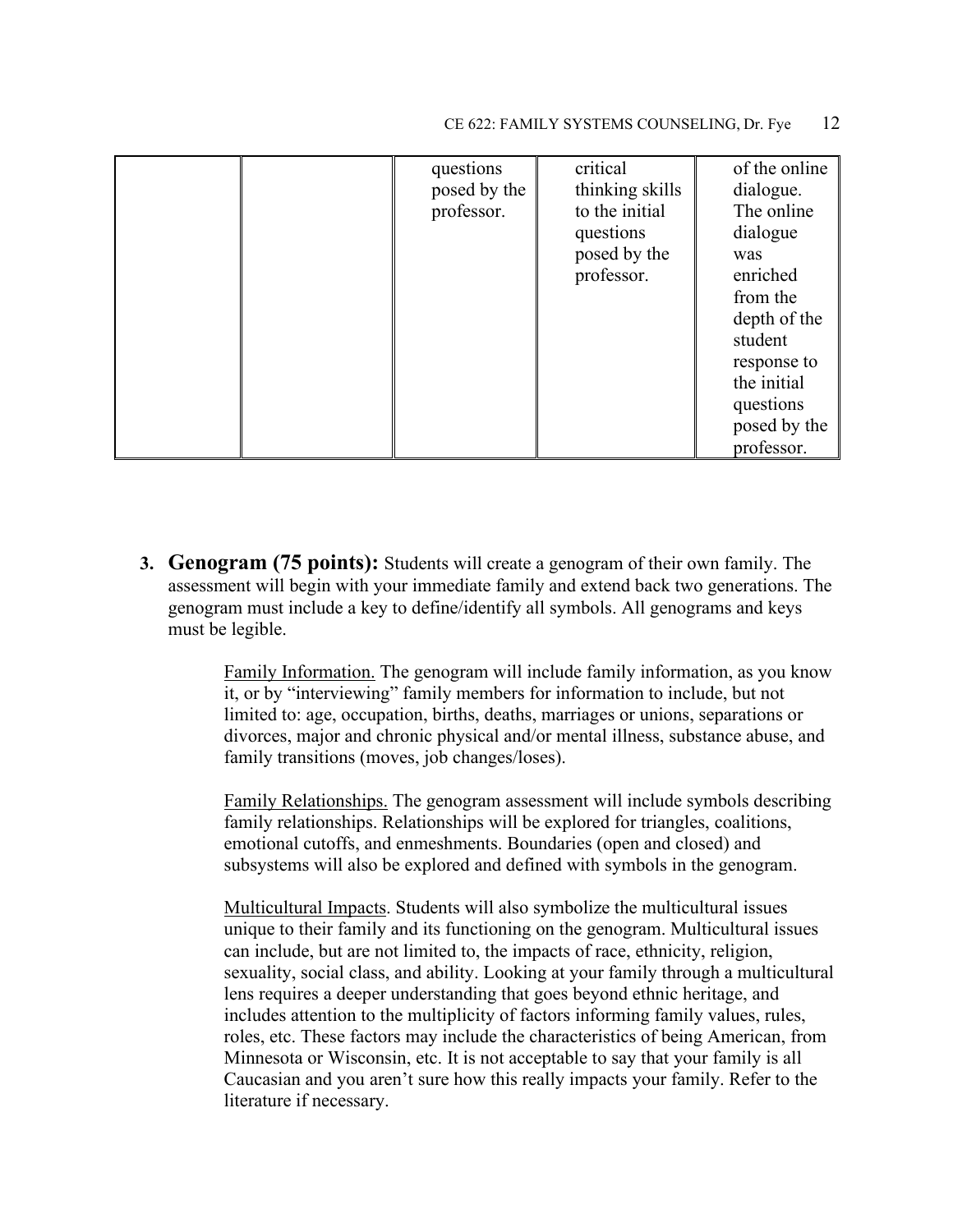### **Genogram point breakdown [50 points total]: 40 points; Legible Key: 10 points**

Reflection Paper **(25 points)**. In addition to the actual genogram, you will also submit a paper describing your observations and awareness gained from this assignment. *Note, that the purpose of the paper is not to re-capitulate the information on the genogram, but to highlight your new awarenesses that have emerged.* You will be referring back to family patterns you discovered in the information included on the genogram (age, occupations, births, deaths, triangles, coalitions, enmeshments, cultural implications …). Here is where you will discuss the impact these patterns and events have had on you, your family, and its functioning. The genogram paper will be submitted in APA style. Papers will be approximately 4-6 pages in length. Supplemental readings to assist your understanding of the assignment will be in the D2L "Assigned readings" folder.

This assignment is one that requires you to look at your family, and attend to your system's challenges and accomplishments. Given this, the genogram process can bring up issues that once might have been dealt with and/or forgotten. Genograms can be emotionally challenging. I would encourage you to take care of yourself, seek help and support if necessary, and don't begin this assignment one week before it is due.

### **Genogram Rubric: 75 Points Total**

### **Genogram (40 Points):**

| $\mathbf{0}$ | Genogram graphical representation of 3 family generations not included in submission.       |
|--------------|---------------------------------------------------------------------------------------------|
| $10-29$      | Genogram graphical representation of 1-2 family generations                                 |
|              | OR.                                                                                         |
|              | Genogram graphical representation of 3 family generations included but highlights only one  |
|              | area within family information, family relationships, or multicultural impacts.             |
| $30 - 39$    | Genogram graphical representation of 3 family generations included but highlights only two  |
|              | areas within family information, family relationships, or multicultural impacts.            |
| 40           | Genogram graphical representation of 3 family generations included and highlights all areas |
|              | within family information, family relationships, and multicultural impacts.                 |

#### **Genogram Key (10 Points):**

| $\mathbf{0}$ | Genogram does not include a legible key describing the family information, relationships, and      |
|--------------|----------------------------------------------------------------------------------------------------|
|              | multicultural impacts.                                                                             |
|              | Genogram includes a legible key that inconsistently describes the family information,              |
|              | relationships, and multicultural impacts.                                                          |
| 10           | Genogram includes a legible key that consistently describes the family information, relationships, |
|              | and multicultural impacts.                                                                         |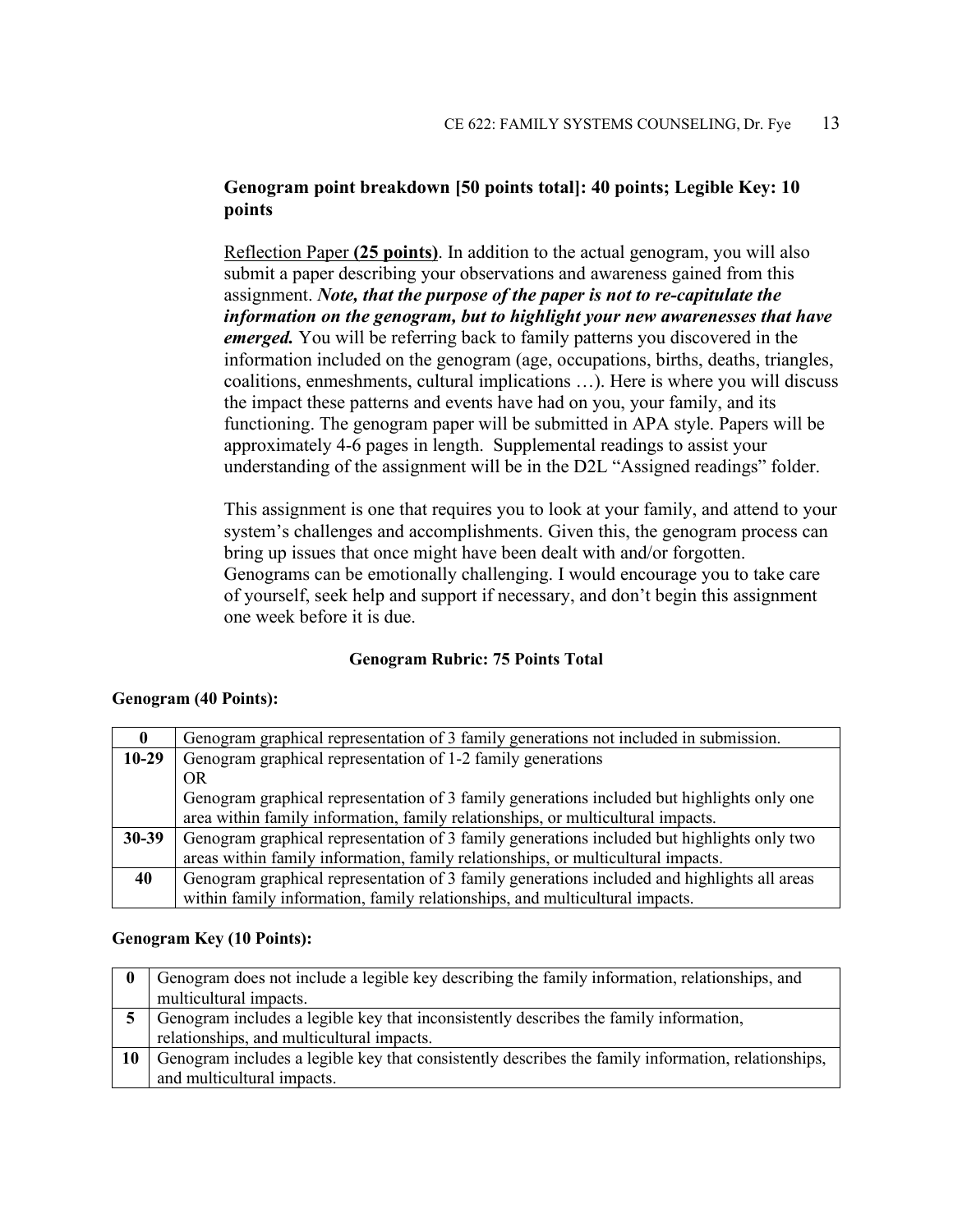#### **Reflection Paper (20 Points):**

| 0         | Reflection paper not included in genogram assignment submission.                             |  |  |
|-----------|----------------------------------------------------------------------------------------------|--|--|
| $1-15$    | Reflection paper describes at a surface level, your observations and awarenesses gained from |  |  |
|           | completing the genogram assignment, including the impact of familial patterns and events on  |  |  |
|           | you, your family, and its functioning over time.                                             |  |  |
| $16 - 20$ | Reflection paper describes in depth, your observations and awarenesses gained from           |  |  |
|           | completing the genogram assignment, including the impact of familial patterns and events on  |  |  |
|           | you, your family, and its functioning over time.                                             |  |  |

#### **Organization, Visuals, Mechanics (5 Points):**

| $\mathbf{0}$   | Information is presented non-legibly, using no visuals, has four or more spelling or grammatical       |  |  |
|----------------|--------------------------------------------------------------------------------------------------------|--|--|
|                | errors, and does not adhere to APA 6 <sup>th</sup> edition for citations and formatting.               |  |  |
|                | Information is presented mostly-legible, using genogram visuals, contains three spelling and/or        |  |  |
|                | grammatical errors, and minimally adheres to APA 6 <sup>th</sup> edition for citations and formatting. |  |  |
| 3 <sup>1</sup> | Information is presented legibly, using genogram visuals, with one to two spelling or grammatical      |  |  |
|                | errors, and mostly adheres to APA 6 <sup>th</sup> edition for citations and formatting.                |  |  |
| 5 <sup>1</sup> | Information is presented legibly, using genogram visuals, no spelling or grammatical errors, and       |  |  |
|                | adheres to APA 6 <sup>th</sup> edition for citations and formatting.                                   |  |  |

- **4. Mid Term (50 points):** The mid-term exam will serve as an assessment of your knowledge of the assigned readings and class experiences from Chapters 1-8 of the Bitter (2009) textbook. Students will be able to take the mid-term exam **two times** to receive their desired grade. Grade will be based upon the highest attempt score, not an average of the scores. Students will have 3 hours to complete the mid-term exam.
- **5. Final Exam (50 points):** The final exam will serve as an assessment of your knowledge of the assigned readings and class experiences from Chapters 9-16. Students will be able to take the final exam **two times** to receive their desired grade. Grade will be based upon the highest attempt score, not an average of the scores. Students will have 3 hours to complete the final exam.
- **6. Presentation of Theory Description & Application (50 points):** An important goal of this course is to familiarize counselors-in-training with current family counseling theories and apply these theories to family issues they will likely face as a professional counselor. Therefore, students will choose a theory of family counseling, describe it in detail, and apply the theory to a family case study in a presentation format.

Students will work in groups of 2-3 students to prepare the presentation. Students will choose a theory from the textbook. When the theory is on the scheduled class, the group of students will lead the class discussion of the theory based on the following outline. Students will prepare a formal presentation, describe a family case in detail, and apply the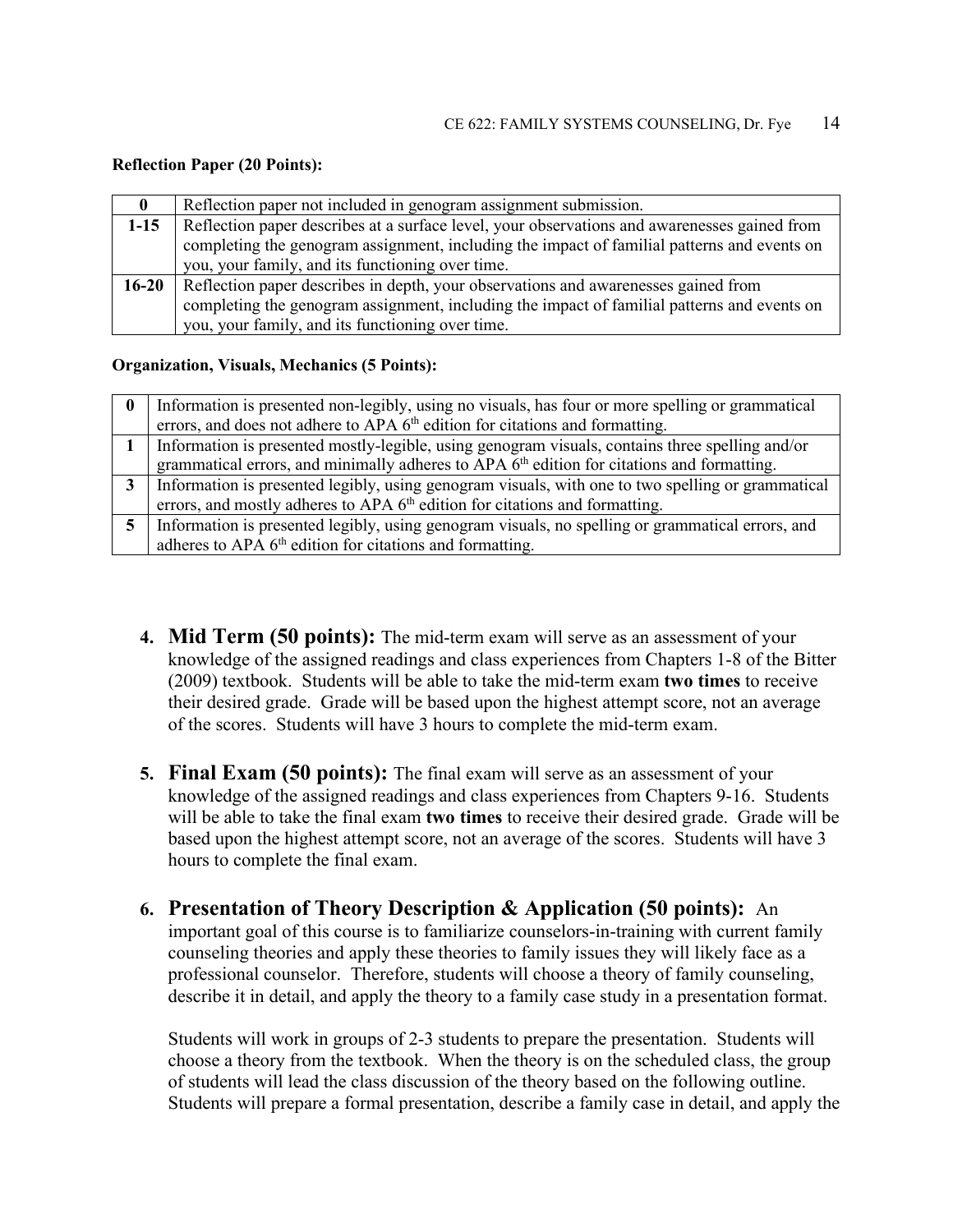theory.

Theory Description **(25 points).** Students will organize a description of their chosen family theory into the following categories:

- 1. Theory's view of human nature.
- 2. Theory's model of mental health (what creates mental health?)
- 3. Theory's view of factors that create disturbance in mental health (what keeps someone from mental health?)
- 4. Theory's goals of counseling.
- 5. Theory's view of the counseling process (how one starts, ends, and the stages of counseling according to the theory).
- 6. Role of the counselor in the chosen theory (collaborative/directive/non directive/expert/non-expert/etc.).

Theory Application **(25 points).** Students will apply concepts of their chosen theory to a family case study. Choose a fictional family from television, literature, or movies from which to base your analysis. Using the chosen theory as a guiding "map," students will describe their approach to the following:

- 1. Assessing the family
- 2. Outline at least *two* short-term and *two* long-term counseling goals for the family
- 3. Describe techniques and interventions to be used with the family (at least *three* techniques [the what] and *three* interventions [the how]). Demonstrate one technique and intervention in class with everyone using an experiential activity.
- 4. Please include at minimum one peer-reviewed journal article (from 2000 or later) that informs your application of the theory in section two.
- 5. Please include a discussion about the relevance of the case to your future area of practice (Clinical Mental Health or School Counseling) in the application section.
- 6. Overall, the chosen assessment, techniques/interventions, short and long term goals must be congruent with the described theory and address the specific needs of the family described in relation to the setting of your future practice.
- 7. NOTE: You MUST cite all reference in your powerpoint and related materials using the APA 6<sup>th</sup> edition manual.

### **Presentation of Theory Description & Application Rubric Grading Guidelines Total Points: 50**

#### **Content Knowledge of Theory (20 Points):**

|                    | Presenters does not demonstrate a grasp of information, does not cover any of the theory             |  |  |
|--------------------|------------------------------------------------------------------------------------------------------|--|--|
|                    | description sections from the syllabus outline, and is unable to answer questions.                   |  |  |
|                    | 1-9 Presenters demonstrates little knowledge, covers one to two sections from the theory description |  |  |
|                    | sections, and is able to answer only rudimentary questions.                                          |  |  |
| 10- $\blacksquare$ | Presenters demonstrates some knowledge, covers three to five sections from the theory                |  |  |
| 19                 | description sections, and is able to answer to all questions, but fails to elaborate.                |  |  |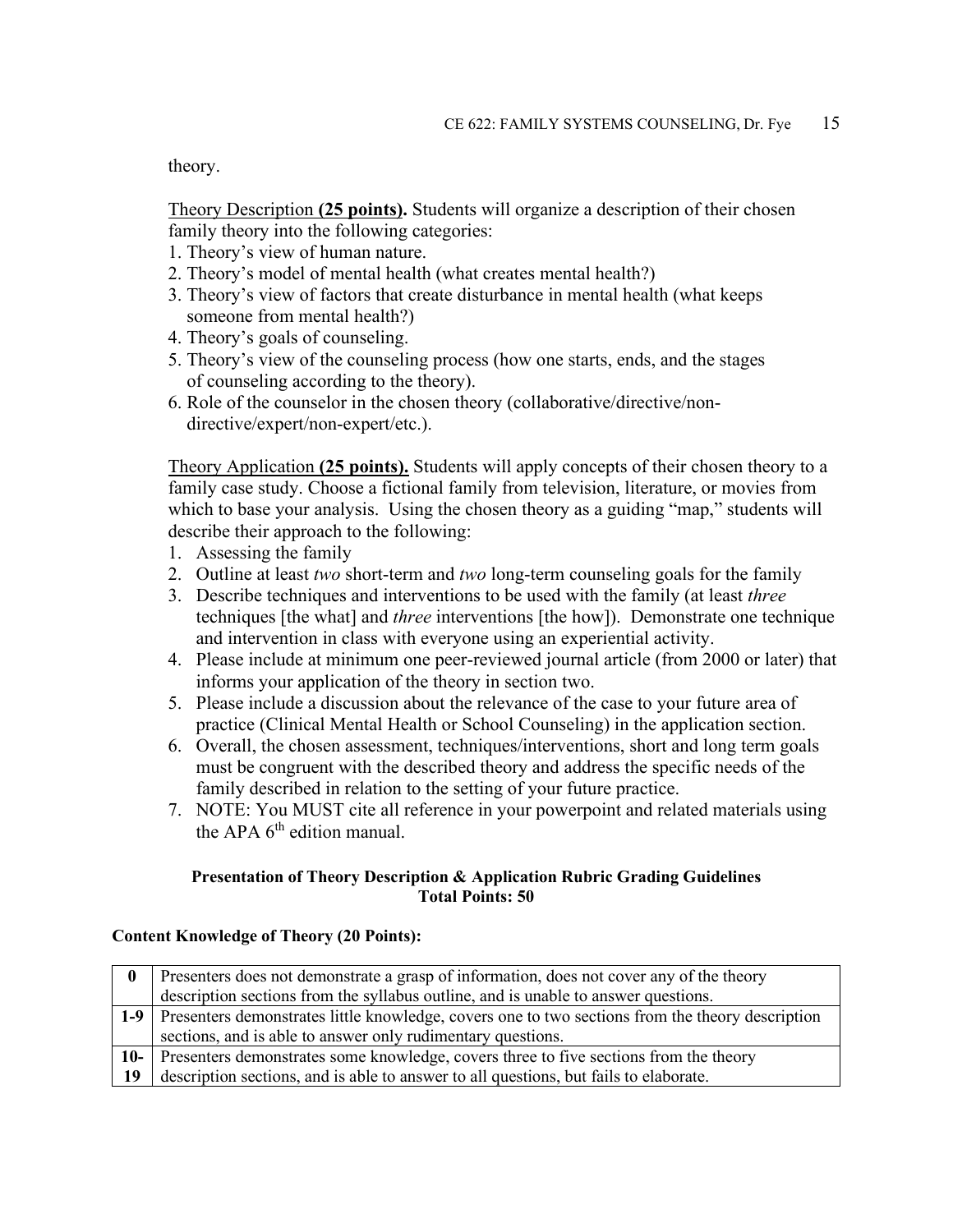| 20   Presenters demonstrates much knowledge by describing all sections (six) from the theory       |  |  |
|----------------------------------------------------------------------------------------------------|--|--|
| description sections of the syllabus, and answers all questions with explanations and elaboration. |  |  |

### **Knowledge of Theory Application (20 Points):**

|        | Presenters does not demonstrate a grasp of information, does not cover any of the theory           |  |  |  |
|--------|----------------------------------------------------------------------------------------------------|--|--|--|
|        | application sections from the syllabus outline, and is unable to answer questions.                 |  |  |  |
| $1-9$  | Presenters demonstrates little knowledge, covers one to two sections from the theory application   |  |  |  |
|        | sections, and is able to answer only rudimentary questions.                                        |  |  |  |
| $10-1$ | Presenters demonstrates some knowledge, covers three to four sections from the theory              |  |  |  |
| 19     | application sections, and is able to answer to all questions, but fails to elaborate.              |  |  |  |
| 20     | Presenters demonstrates much knowledge by describing all (five) sections four from the theory      |  |  |  |
|        | description sections of the syllabus, and answers all questions with explanations and elaboration. |  |  |  |

### **Organization, Visuals, Mechanics (3 Points):**

| $\mathbf{0}$ | Information is presented non-sequentially, using no visuals, has four or more spelling or              |  |  |
|--------------|--------------------------------------------------------------------------------------------------------|--|--|
|              | grammatical errors, and does not adhere to APA 6 <sup>th</sup> edition formatting.                     |  |  |
|              | Information is presented sporadically with little sequential coherence, rarely using visuals that      |  |  |
|              | support text and presentations, contains three spelling and/or grammatical errors, and minimally       |  |  |
|              | adheres to APA $6th$ edition formatting.                                                               |  |  |
| $\mathbf{2}$ | Information is presented in a logical sequence, with some visuals related to text and presentation,    |  |  |
|              | with two spelling or grammatical errors, and mostly adheres to APA 6 <sup>th</sup> edition formatting. |  |  |
| 3            | Information is presented in a logical sequence, with visuals to reinforce text and presentation, no    |  |  |
|              | spelling or grammatical errors, and adheres to APA 6 <sup>th</sup> edition formatting.                 |  |  |

### **Presentation Style (2 Points):**

| Presenters read all of information with no eye contact, one member dominates the presentation    |  |  |
|--------------------------------------------------------------------------------------------------|--|--|
| time, and presenters mumble or speak too quietly for audience to hear.                           |  |  |
| Presenters read some of the information, two members primarily speak during the presentation,    |  |  |
| and presenters mumble or speak too low at times.                                                 |  |  |
| Presenters speaks to the audience and maintains eye contact, members have equal times to discuss |  |  |
| the materials, and presenters have a clear voice so that audience can hear the presentation.     |  |  |

### **Use of Time (5 Points): 45 minutes per presentation**

| $\begin{bmatrix} 0 \\ 0 \end{bmatrix}$ Presenters are more than 5 minutes over or under the time allotment. |
|-------------------------------------------------------------------------------------------------------------|
| 5 Presenters are within 5 minutes of the 45 minute time allotment.                                          |

| Course<br>Obj. | Assignment                                              | <b>CACREP</b><br><b>Standards Assessed</b><br>Code: Core/CMHC/School | <b>Due Date</b> | <b>Points</b> |
|----------------|---------------------------------------------------------|----------------------------------------------------------------------|-----------------|---------------|
| $1-3, 5, 7, 8$ | Class Attendance & Participation, Online<br>Assignments |                                                                      | weekly          | 60<br>70      |
| 1, 4, 7        | Genogram                                                | Core: 3f<br>CMHC: A9, E2<br>SC: A6, E1, E4                           | March 18        | 75            |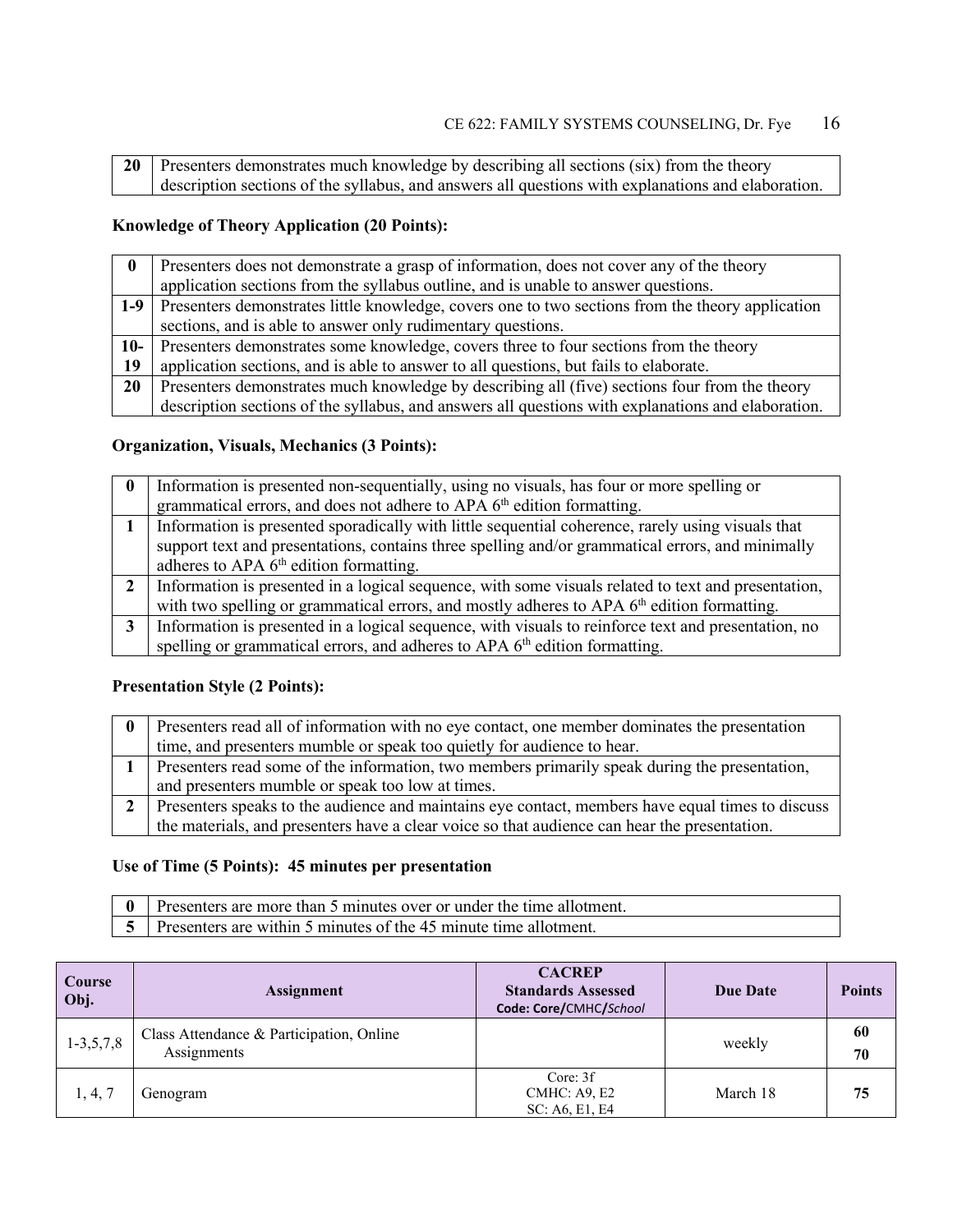| 1, 5, 6 | Mid Term Exam                                    | Core: $3a$ , $3d$<br>CMHC: A1, A2, A4, A5, C2,<br>C7, C8<br>SC: C1, C3, M4                         | March 2                                      | 50  |
|---------|--------------------------------------------------|----------------------------------------------------------------------------------------------------|----------------------------------------------|-----|
| 1, 7    | Final Exam                                       | Core: $3d, 5e$<br>CMHC: A5, C9<br>SC: C1, C3, M4                                                   | April 30                                     | 50  |
| 2, 7, 8 | Presentation of Theory Description & Application | Core: 3a, 3d, 3h, 5e<br>CMHC: A6, A9, C1, C9,<br>E1E3, I1<br>SC: A3, G1, M1, M2, M3,<br>M5, O1, O4 | February 12, March<br>12, March 26, or April | 50  |
|         |                                                  |                                                                                                    |                                              | 355 |

### **Total Grading Scores for CE 622:**

| $100 - 90\%$ | 320-355 points | А |
|--------------|----------------|---|
| $89 - 80\%$  | 284-319 points | B |
| $79 - 70\%$  | 249-283 points |   |
| Below 70%    | $0-248$ points | F |

### **A. Notes for Assignments**

- Applicable references, appropriate APA  $6<sup>th</sup>$  edition formatting, spelling, grammar, punctuations, citations, etc. must be included in all submissions
- All assignments are submitted via D2L
- Evaluation is on a point accrual basis. All points are totaled for the final grade.
- Assignments are due on the assigned date.
- **Ten percent** of the assignment points will be deducted for each day that the assignment is late.

### **B. Grading for Course**

• Grading is on a point accrual basis. Rubrics to be provided at a later date.

## **IX. COURSE SCHEDULE**

The following is an approximate guide to this course. Some variations may occur as a function of (a) our being either slightly behind or slightly ahead of a listed topic for a given date, b) additional readings to be announced during the course, and (c) the needs of students.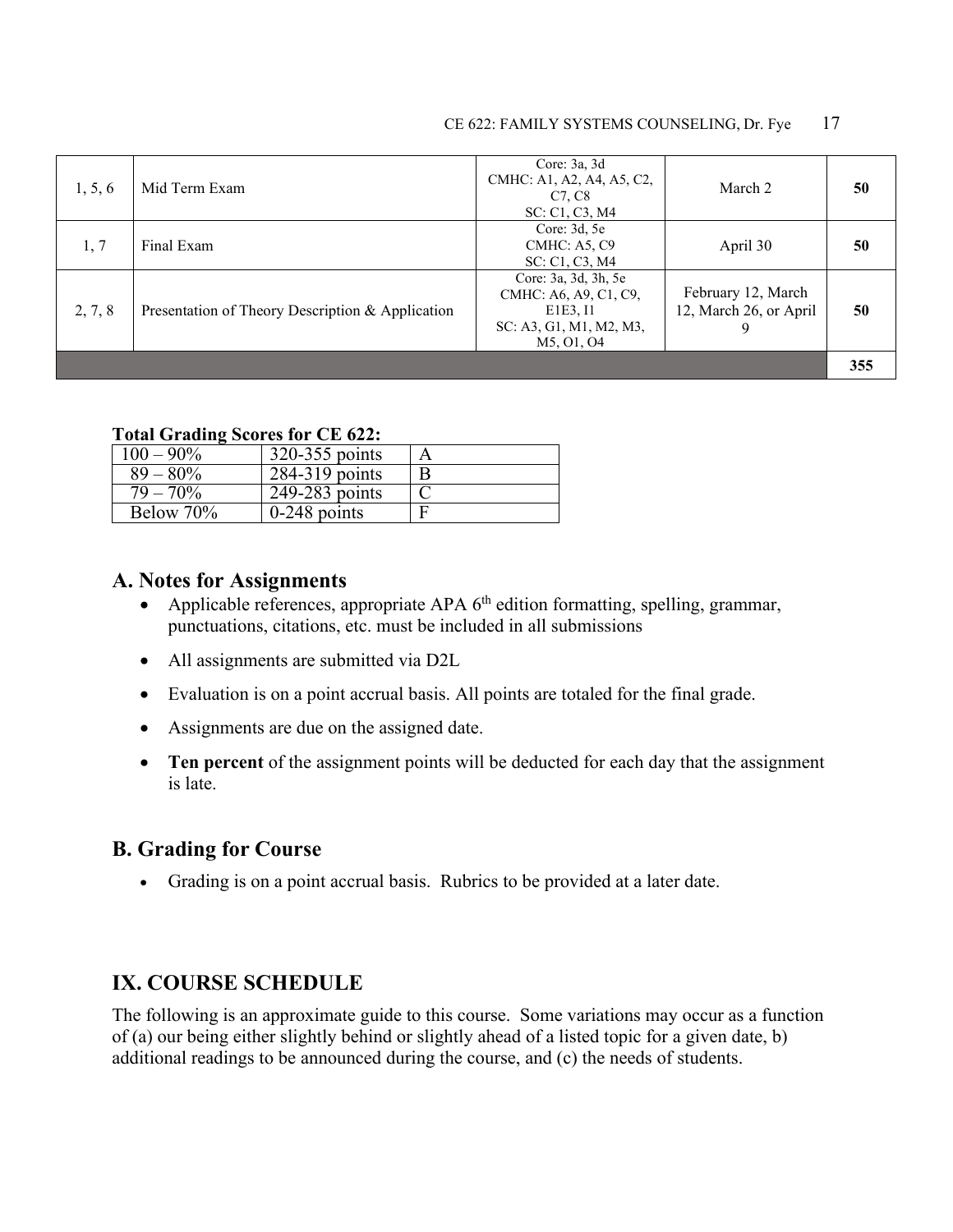| <b>DATE</b>                                | <b>Topic</b>                                                                                                                                                                                                                            | Content                                                      | <b>Activities &amp; Assignments</b>                                                                                                                                         |
|--------------------------------------------|-----------------------------------------------------------------------------------------------------------------------------------------------------------------------------------------------------------------------------------------|--------------------------------------------------------------|-----------------------------------------------------------------------------------------------------------------------------------------------------------------------------|
| Week 1<br>January 8<br>D <sub>2</sub> L    | Introduction to the course and<br>review of syllabus<br>Introduction and Overview of<br>Family Therapy and<br>Counseling $(1)$<br>The Genograms of Family<br>Therapy $(2)$<br>The Family Practitioner as<br>Person and Professional (3) | Chs. 1-3;<br>syllabus                                        | Read textbook Chapters 1-3; become familiar with course<br>expectations and D2L course site.<br>Online assignment DUE between January 8 and January 14<br>at 11:59pm in D2L |
| Week 2<br>January 15<br><b>OFF</b>         |                                                                                                                                                                                                                                         |                                                              |                                                                                                                                                                             |
| Week 3<br>January 22                       | Introduction to Systems<br>Theory (Ch. 1 of Smith-<br>Acuna; supplemental reading)                                                                                                                                                      |                                                              | Read textbook Chapter 4 and supplemental reading in D2L                                                                                                                     |
| D <sub>2</sub> L                           | Virtue, Ethics, and Legality in<br>Family Practice (4)                                                                                                                                                                                  |                                                              | Online assignment DUE between January 22 and January 28<br>at 11:59pm in D2L                                                                                                |
| Week 4<br>January 29,<br><b>IN-PERSON</b>  | Multigenerational Family<br>Therapy (7)<br>Basic Techniques of Family<br>Therapy (by Nichols,<br>supplemental reading)                                                                                                                  | Chs. 4, 7;<br>supplemental<br>reading in<br>D <sub>2</sub> L | Read textbook Chapters 7 and supplemental reading in D2L                                                                                                                    |
| Week 5<br>February 5<br>D <sub>2</sub> L   | Special topics: We are family<br>article, social justice within<br>family systems                                                                                                                                                       |                                                              | Read supplemental readings in D2L<br>Online assignment DUE between February 5 and February 11<br>at 11:59pm in D2L                                                          |
| Week 6<br>February 12,<br><b>IN-PERSON</b> | Adlerian Family Therapy (6)<br><b>Human Validation Process</b><br>Model $(8)$                                                                                                                                                           | Chs. $6, 8$                                                  | Read textbook Chapters 6, 8<br>In Class Presentations:<br>Group 1 presentation:<br>Group 2 presentation:                                                                    |
| Week 7<br>February 19<br>D <sub>2</sub> L  | Symbolic-Experiential Family<br>Therapy $(9)$                                                                                                                                                                                           | Ch. 9                                                        | Read textbook Chapter 9<br>Online assignment DUE between February 19 and February<br>25 at 11:59pm in D2L                                                                   |
| Week 8<br>February 26<br>D <sub>2</sub> L  |                                                                                                                                                                                                                                         |                                                              | DUE: Mid Term Exam (Chapters 1-8) opens on February 19<br>and due by March 2 at 11:59pm in D2L.                                                                             |
| March 5<br><b>Spring Break</b>             | NO CLASS                                                                                                                                                                                                                                |                                                              |                                                                                                                                                                             |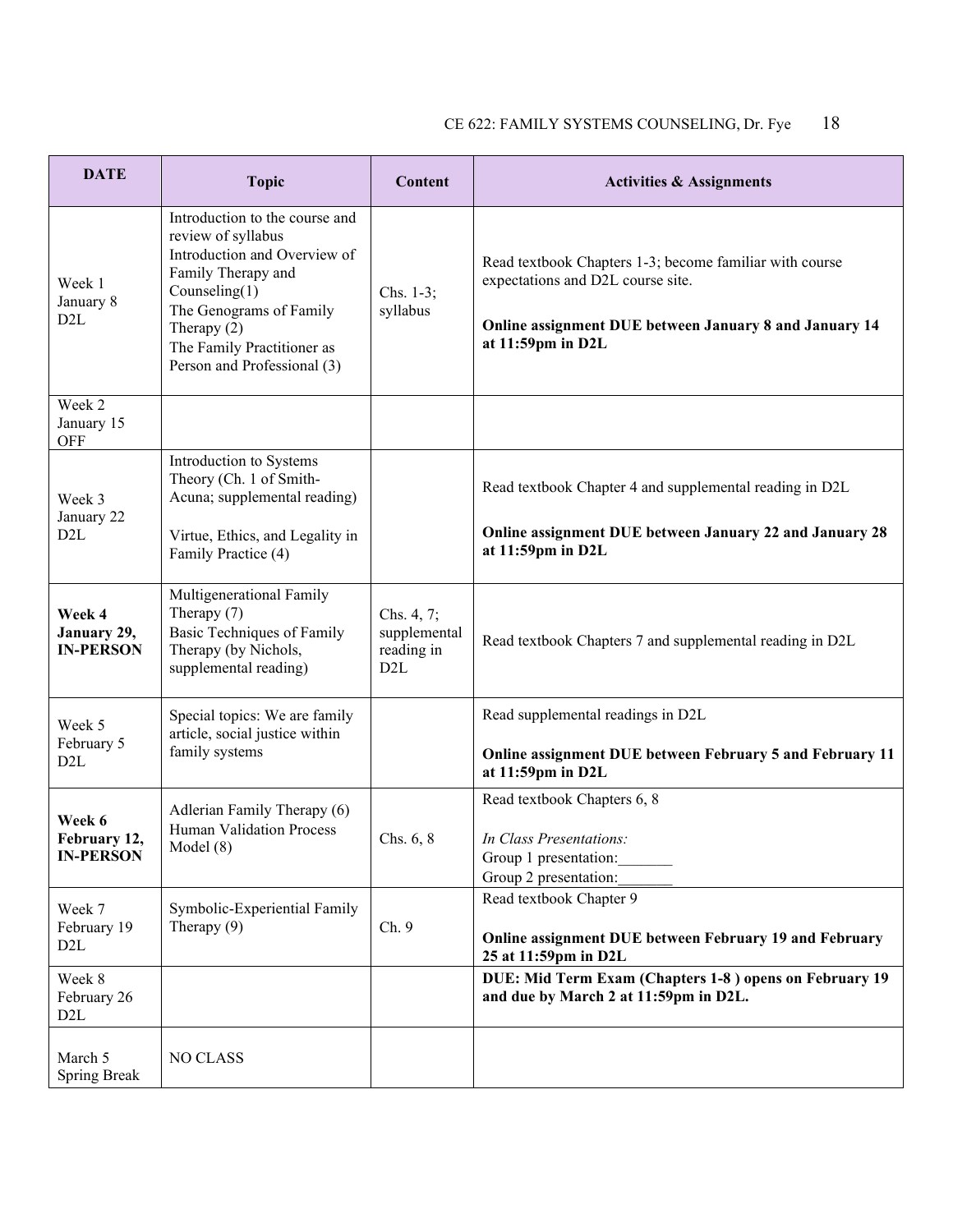| Week 9<br>March 12,<br><b>IN-PERSON</b>  | <b>Structural Family Therapy</b><br>(10)<br>Strategic Family Therapy (11)                                                                             | Chs. 10, 11                                    | Read textbook Chapters 10, 11<br>In Class Presentations:<br>Group 3 presentation:<br>Group 4 presentation:<br>DUE: Genogram with Key and Reflection Paper by March 18<br>at 11:59pm in D2L |
|------------------------------------------|-------------------------------------------------------------------------------------------------------------------------------------------------------|------------------------------------------------|--------------------------------------------------------------------------------------------------------------------------------------------------------------------------------------------|
| Week 10<br>March 19<br>D <sub>2</sub> L  | Special Topics: Same Sex<br>couples and Infidelity in the<br>relationship                                                                             | supplemental<br>reading in<br>D <sub>2</sub> L | Read supplemental readings in D2L<br>Online assignment DUE between March 19 and March 25 at<br>11:59pm in D2L                                                                              |
| Week 11<br>March 26,<br><b>IN-PERSON</b> | Postmodernism, Social<br>Construction, and Narratives<br>in Family Therapy (13)<br>Solution-Focused and<br>Solution-Oriented Family<br>Therapy $(12)$ | Chs. 12, 13                                    | Read textbook Chapters 12 and 13<br>In Class Presentations:<br>Group 5 presentation:                                                                                                       |
| Week 12<br>April 2<br>D2L                | Consultation Theories and<br>Models, application of Family<br>Therapy in CMHC or School<br>settings                                                   | Supplemental<br>reading in<br>D2L              | Read supplemental readings in D2L<br>Online assignment DUE between April 2 and April 8 at<br>11:59pm in D2L                                                                                |
| Week 13<br>April 9,<br><b>IN-PERSON</b>  | Feminist Family Therapy (14)<br>Cognitive-Behavioral Family<br>Therapy $(15)$                                                                         | Chs. 14, 15                                    | Read textbook Chapters 14 and 15<br>In Class Presentations:<br>Group 6 presentation:                                                                                                       |
| Week 14<br>April 16<br>D2L               | Special Topic: Addictions and<br>Families                                                                                                             | Supplemental<br>reading in<br>D <sub>2</sub> L | Read supplemental readings in D2L<br>Online assignment DUE between April 16 and April 22 at<br>$11:59$ pm in $D2L$                                                                         |
| Week 15<br>April 23,<br><b>IN-PERSON</b> | Parenting for the 21 <sup>st</sup> Century<br>(16) & Play Therapy with<br>Families<br><b>Closing Activities</b>                                       |                                                | Read textbook Chapter 16<br>DUE: Final Exam (Chapters 9-16) opens on April 23 and due<br>by April 30 at 11:59pm in D2L                                                                     |
| <b>Finals Week,</b><br>April 30          |                                                                                                                                                       |                                                |                                                                                                                                                                                            |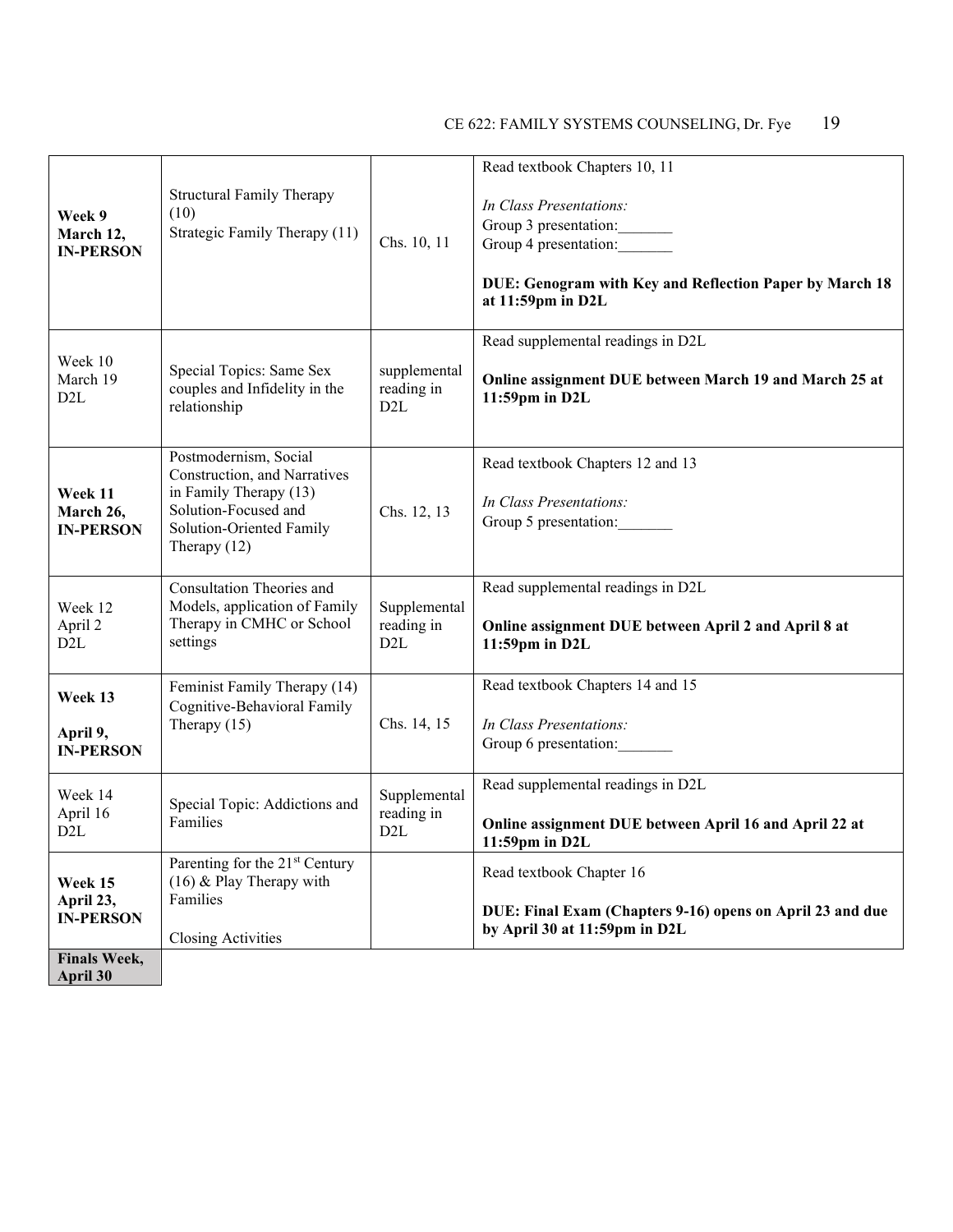#### **F.7.b. Self-Growth Experiences**

Counselor education programs delineate requirements for self-disclosure or self-growth experiences in their admission and program materials. Counselor educators use professional judgment when designing training experiences they conduct that require student and supervisee self-growth or self-disclosure. Students and supervisees are made aware of the ramifications their self-disclosure may have when counselors whose primary role as teacher, trainer, or supervisor requires acting on ethical obligations to the profession. Evaluative components of experiential training experiences explicitly delineate predetermined academic standards that are separate and do not depend on the student's level of self-disclosure. Counselor educators may require trainees to seek professional help to address any personal concerns that may be affecting their competency.

### **Important Notes on Ethical Behavior:**

There are several areas of ethical and professional behavior that are critical for students' understanding and must be fully comprehended to insure client welfare and student success. These are: confidentiality, informed consent, self-disclosure, and professional standards. They are detailed below, but will be discussed in much greater detail in class.

1. Confidentiality. As stated in the American Counseling Association (ACA) 2014 Code of Ethics [\(http://www.counseling.org/Resources/CodeOfEthics/TP/Home/CT2.aspx\)](http://www.counseling.org/Resources/CodeOfEthics/TP/Home/CT2.aspx) Section B1a**:** "Counselors do not share confidential information without client consent or without sound legal or ethical justification". Students in this class will be expected to uphold this ethical standard. All information that is shared by any "client," including fellow classmates acting as a client, will be treated as confidential and will not be shared with anyone outside the class.

Informed Consent and Student Self-Disclosure. Clients who participate in counseling must do so with informed consent via a disclosure by the counselor about the counseling process. In order to do give their consent they must be knowledgeable of their rights as clients. Section A.2.a&b. of the 2014 ACA Code of Ethics (included below) delineates this.

#### A.2. Informed Consent in the Counseling Relationship

a. Informed Consent. Clients have the freedom to choose whether to enter into or remain in a counseling relationship and need adequate information about the counseling process and the counselor. Counselors have an obligation to review in writing and verbally with clients the rights and responsibilities of both the counselor and the client. Informed consent is an ongoing part of the counseling process, and counselors appropriately document discussions of informed consent throughout the counseling relationship.

Informed Consent also applies to students in counselor training programs. Since you will be involved in self-growth learning exercises in this course, you need to be informed about the process. Section F discusses Supervision, Training, and Teaching Ethics. Sections F.5.b & F.6.b. in the ethical standards address the issue of student impairment as well as student gatekeeping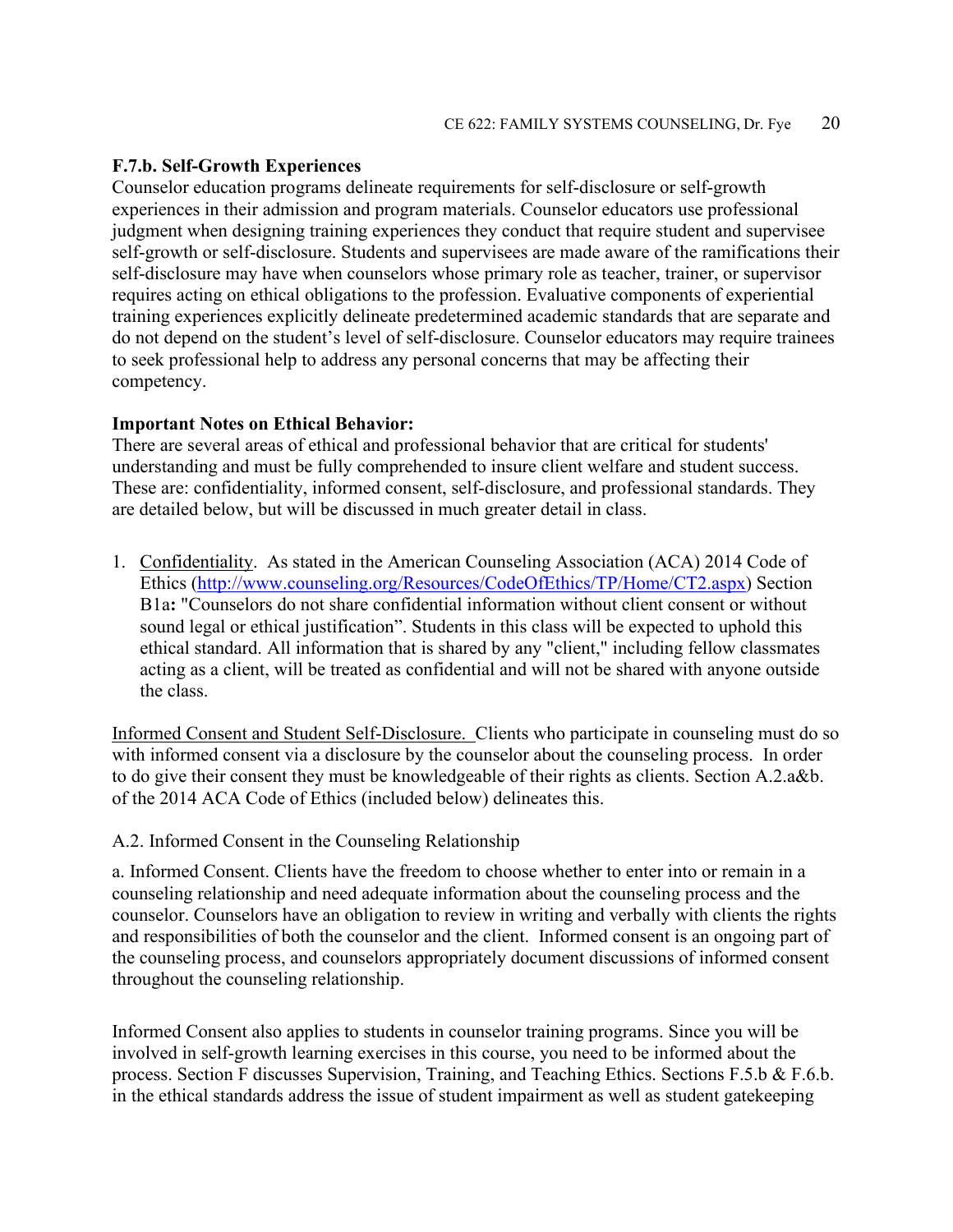and remediation. Both sections of the Code of Ethics are listed below.

#### b. Types of Information Needed

Counselors explicitly explain to clients the nature of all services provided. They inform clients about issues such as, but not limited to, the following: the purposes, goals, techniques, procedures, limitations, potential risks, and benefits of services; the counselor's qualifications, credentials, and relevant experience, continuation of services upon the incapacitation or death of a counselor; and other pertinent information. Counselors take steps to ensure that clients understand the implications of diagnosis, the intended use of tests and reports, fees, and billing arrangements. Clients have the right to expect confidentiality and to be provided with an explanation of its limitations (including how supervisors and/or treatment team professionals are involved); to obtain clear information about their records; to participate in the ongoing counseling plans; and to refuse any services or modality change and be advised of the consequences of such refusal.

F.5. Counseling Supervision Evaluation, Remediation, and Endorsement b. Impairment. Students and supervisees monitor themselves for signs of impairment from their own physical, mental, or emotional problems and refrain from offering or providing professional services when such impairment is likely to harm a client or others. They notify their faculty and/or supervisors and seek assistance for problems that reach the level of professional impairment, and, if necessary, they limit, suspend, or terminate their professional responsibilities until it is determined that they may safely resume their work. F.6.b. Gatekeeping and Remediation

Through initial and ongoing evaluation, supervisors are aware of supervisee limitations that might impede performance. Supervisors assist supervisees in securing remedial assistance when needed. They recommend dismissal from training programs, applied counseling settings, and state or voluntary professional credentialing processes when those supervisees are unable to demonstrate that they can provide competent professional services to a range of diverse clients. Supervisors seek consultation and document their decisions to dismiss or refer supervisees for assistance. They ensure that supervisees are aware of options available to them to address such decisions.

#### F.8. Student Welfare

F.8.c. Self-Growth Experiences. Self-growth is an expected component of counselor education. Counselor educators are mindful of ethical principles when they require students to engage in self-growth experiences. Counselor educators and supervisors inform students that they have a right to decide what information will be shared or withheld in class.

Professional Development & Identity: As a graduate student in counselor education, you are required to develop competencies in a variety of areas including writing skills, presentation skills, clinical skills and research skills. Standards for this class are compatible with professional standards set forth by the American Counseling Association and the American School Counselor Association. You will be evaluated on various skills that are necessary to being a professional school or clinical counselor. Although there is no separate point allotment for professional conduct, your grade in this course can be influenced by poor professional judgment and conduct and by poor performance and behavior. The instructor reserves the right to deduct points on an individual assignment or the final course grade based on the following: poor collaboration with peers, arriving late to class, missing classes, turning assignments in late, inappropriate or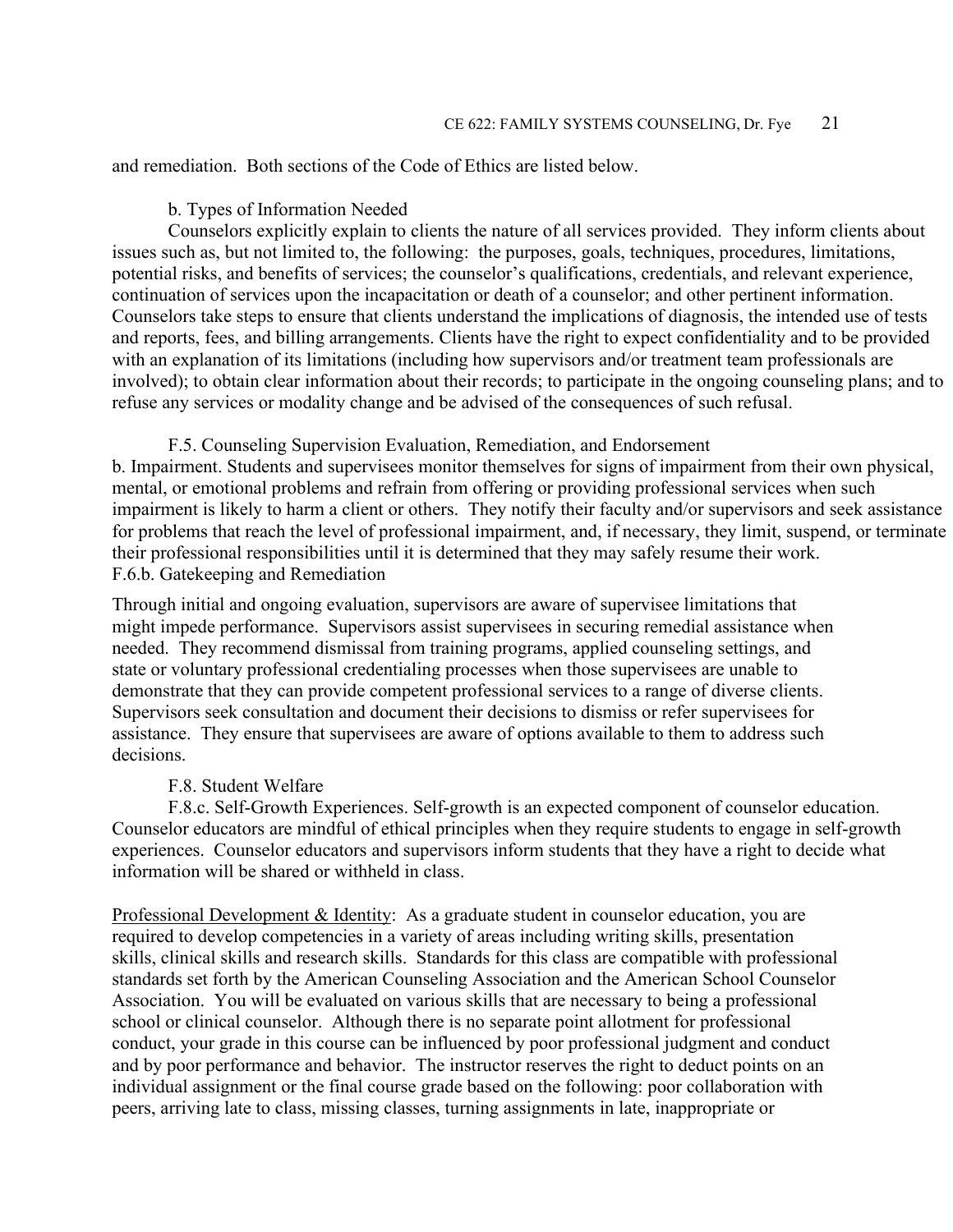unprofessional class performance.

### **X. UNIVERSITY EXPECTATIONS & COURSE POLICIES**

#### **A. University Expectations and Resources**

- **Diversity Statement:** This is meant to be a safe, welcoming, and inclusive classroom environment for students of all races, ethnicities, sexual orientations, gender identities/variances, ages, religions, economic classes, and ability statuses. As such, you will be encouraged and challenged to use language and basic counseling techniques that are respectful, inclusive, representative and culturally appropriate.
- **Academic Integrity:** Students are expected to practice professionalism and academic integrity in all assignments and class discussions. This includes but is not limited to treating other students and the professor respectfully, engaging in meaningful class discussions, thinking and writing critically and thoughtfully, creating original works, and citing all resources using APA format. Plagiarism will result in loss of credit for this course, and further consequences may result from the university system. The collegiate policy on plagiarism and cheating is outlined in the Student Handbook. It is your responsibility to be aware of this policy. You can also find it online at: [http://www.winona.edu/sld/academicintegrity.asp.](http://www.winona.edu/sld/academicintegrity.asp)
- **Electronic Device Notice:** As a matter of courtesy to your classmates and the instructor, please turn off your beepers, cell phones, and any other electronic devices that make any noise.
- **Laptop/PDA Policy:** Excluding students with a documented disability, the use of laptops and PDAs in class is prohibited without prior permission of the instructor.
- **Class Visitor Policy:** Due to the clinical nature of this course in this curriculum, visitors of any age are not allowed without prior permission of the instructor.
- **E-mail Policy:** You are assigned a university e-mail account that will be used by professors. Students should make every effort to get to know their account and check it regularly.
- **Accommodations:** Students with documented disabilities who may need accommodations, who have any medical emergency information the instructor should know of, or who need special arrangements in the event of an evacuation, should make an appointment with the instructor as soon as possible, no later than the 1st week of the term. According to Section 504 of the Rehabilitation Act of 1973, students with disabilities have the right to receive necessary reasonable accommodations and support services to allow equal access at Winona State University. If you have a disability that requires accommodations, you are eligible for support through access services, found at [http://www.winona.edu/accessservices/gettingstarted.asp.](http://www.winona.edu/accessservices/gettingstarted.asp)
- **Commitment to Inclusive Excellence:** WSU recognizes that our individual differences can deepen our understanding of one another and the world around us, rather than divide us. In this class, people of all ethnicities, genders and gender identities, religions, ages, sexual orientations, disabilities, socioeconomic backgrounds, regions, and nationalities are strongly encouraged to share their rich array of perspectives and experiences. If you feel your differences may in some way isolate you from WSU's community or if you have a need of any specific accommodations, please speak with the instructor early in the semester about your concerns and what we can do together to help you become an active and engaged member of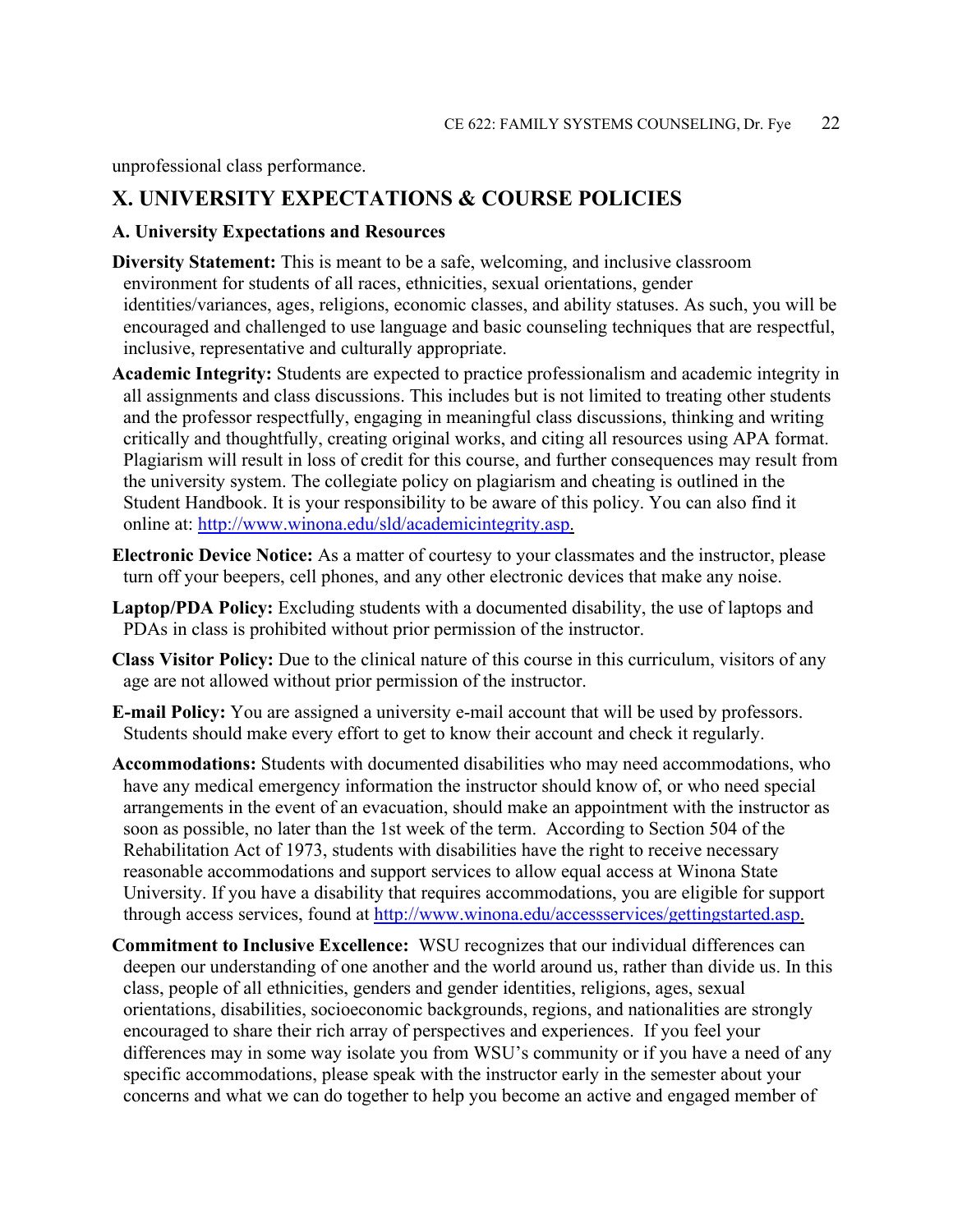our class and community. Campus resources for students: [http://www.winona.edu/diversity/estatement.asp.](http://www.winona.edu/diversity/estatement.asp)

RESPECT FOR DIVERSITY: It is the intent of the instructor to present material and activities that are respectful of diversity: gender, sexuality, disability, age, socio-economic status, ethnicity (race, nation, or culture), race (physical characteristics transmitted by genes; body of people united by common history or nationality), and culture (beliefs, customs, arts, and institutions of a society). Any suggestions you have are welcomed. Support for issues of diversity can also be found: http://www.winona.edu/inclusion-diversity/

### **B. Graduate Student Resources**

**General Information:** Academic calendar, forms and other procedures for graduate students can be found at<http://www.winona.edu/gradstudies/currentstudents.asp>

WSU-Rochester Student & Campus Services, UCR Room SS128, 285-7100, [\(www.winona.edu/rochester/\)](http://www.winona.edu/rochester/): RCTC Counseling Center, UCR Room SS133; 285-7260 [\(www.rctc.edu/counseling\\_career\\_center/\)](http://www.rctc.edu/counseling_career_center/) UCR Learning Center, UCR Room AT306; 285-7182

**Counseling Services:** Graduate school can be very stressful. Counselors are available in Winona and through partnership with RCTC on the UCR campus to help you with a wide range of difficulties.

WSU counselors in Winona are located in the Integrated Wellness Complex 222 and they can be reached at 457-5330. The RCTC Counseling Center is located in SS 133 and can be reached at 285-7260.

**Other Support Services:** WSU-Rochester Student & Campus Services Office and the WSU Inclusion and Diversity Office are dedicated to helping students of all races, ethnicities, economic backgrounds, nationalities, and sexual orientations. They offer tutoring and a wide range of other resources.

The WSU-R Student & Campus Services Office is located in Room SS128 on the UCR campus and can be reached at 285-7100. The WSU Inclusion & Diversity Office is located in Kryzsko Commons Room 122, and they can be reached at 457-5595. Information about the *KEAP Center*, dedicated to supporting diversity on campus, can be found here: [http://www.winona.edu/diversity/22.asp.](http://www.winona.edu/diversity/22.asp)

*UCR Learning Center – Rochester***:** For help with writing and the development of papers on the WSU-Rochester campus, contact personnel in AT306 or call 285-7182.

*Writing Center - Winona:* The Writing Center offers free, individualized instruction in all forms and disciplines during any stage of writing, reading, or research. Call 507.457.5505 for an appointment. Walk-ins also welcome.

**Student Grievances:** Students are encouraged to speak directly with instructors when concerns arise. When issues cannot be resolved between the student and the instructor, students have the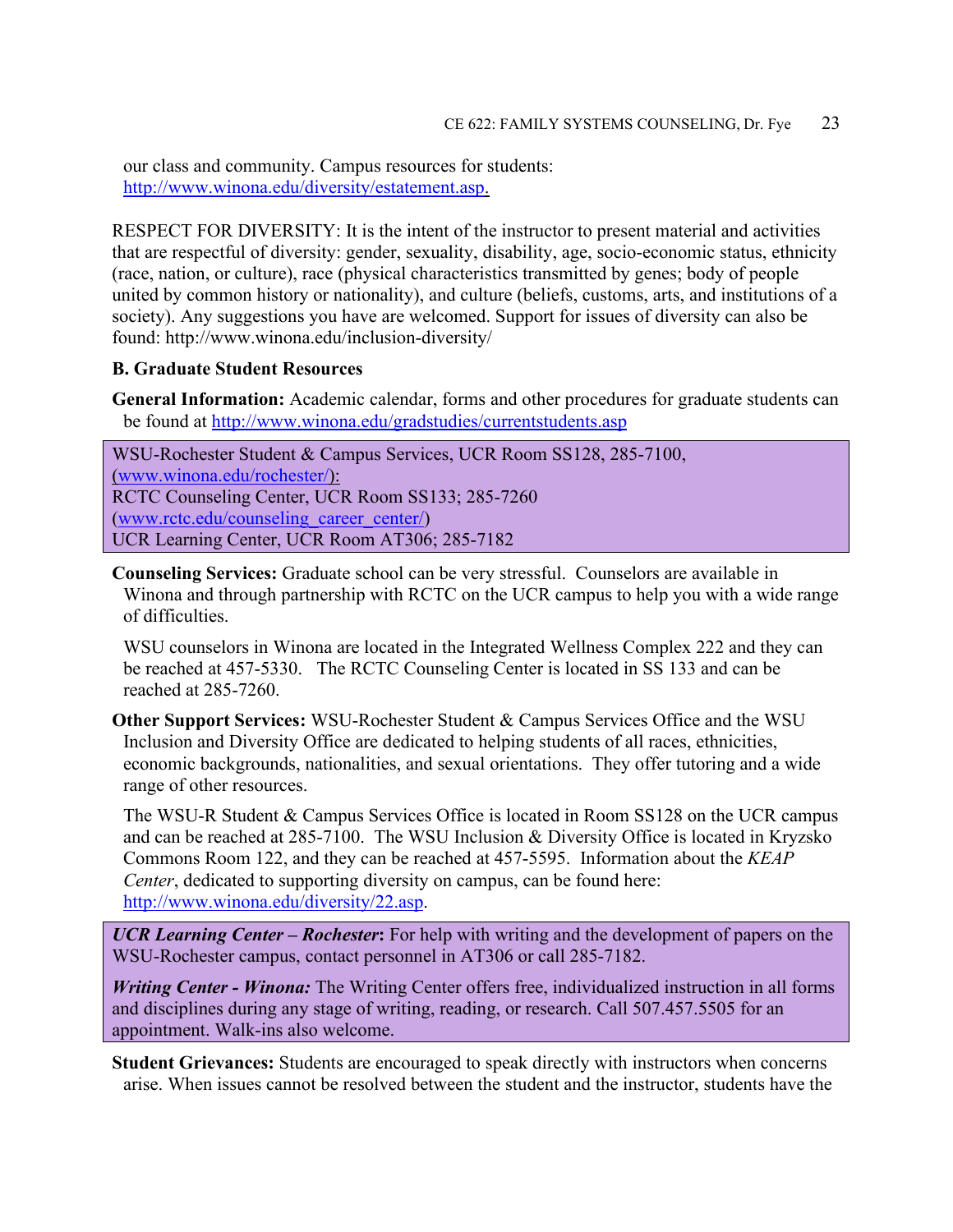right to due process. Such complaint procedures are available online at: <http://www.winona.edu/sld/studentgrievance.asp>

### COMPLETION OF ALL ASSIGNED READINGS IS ESSENTIAL: Resources to support graduate students can be found using the following link: <http://www.winona.edu/gradstudies/currentstudents.asp>

PLAGIARISM AND CHEATING: The collegiate policy on plagiarism and cheating is outlined in the Student Handbook. It is your responsibility to be aware of this policy. You can also find it online at: http://www.winona.edu/sld/academicintegrity.asp

SEXUALLY EXPLICIT MATERIAL POLICY:As a part of your course experience, we may discuss work with clients who have concerns about their sexuality or developmental issues regarding sexual orientation. Consistent with the professional ethical codes, you are expected to consider appropriate related interventions/support services and engage in class discussions in a professional manner regarding these matters. If there are sexually related issues you feel that you could not discuss as a future counselor for personal reasons, you need to make those issues known to your instructor and/or adviser.

### 2016-2017 Campus Resources

- Inclusion and Diversity Office, Kryzsko Commons Room 236, 457-5595, [www.winona.edu/inclusion-diversity/](http://www.winona.edu/inclusion-diversity/)
- KEAP Diversity Resource Center, Kryzsko Commons Room 162, 457-2286, <http://www.winona.edu/inclusion-diversity/keap.asp>
- Access Services (Services for Students with Disabilities), Maxwell 314, 457- 5878, [www.winona.edu/accessservices/](http://www.winona.edu/accessservices/)
- KEAP Diversity Resource Center Faculty Liaison, Professor Chuck Ripley, Minné Hall 307, 457-5445, wripley@winona.edu
- Warrior Success Center, Maxwell 314, 457-5878,<http://www.winona.edu/wsc/>
- Advising Services, Maxwell 314, 457-5878, [www.winona.edu/advising/](http://www.winona.edu/advising/)
- [Winona] Tutoring Services, Krueger Library 220, 457-5680, <http://www.winona.edu/tutoring/>
- [Winona] Writing Center, Minné Hall 348, 457-5505, [www.winona.edu/writingcenter/](http://www.winona.edu/writingcenter/)
- [Winona] Student Support Services, Krueger Library 219, 457-5465, [www.winona.edu/studentsupportservices/](http://www.winona.edu/studentsupportservices/)
- [Winona] Counseling and Wellness Services, Integrated Wellness Complex 222, 457- 5330, [www.winona.edu/counselingcenter/](http://www.winona.edu/counselingcenter/)
- [Rochester] UCR Learning Center, UCR Room AT 306, 285-7182
- [Rochester] Student & Campus Services, UCR Room SS 128, 285-7100, [rochss@winona.edu,](mailto:rochss@winona.edu) [www.winona.edu/rochester](http://www.winona.edu/rochester)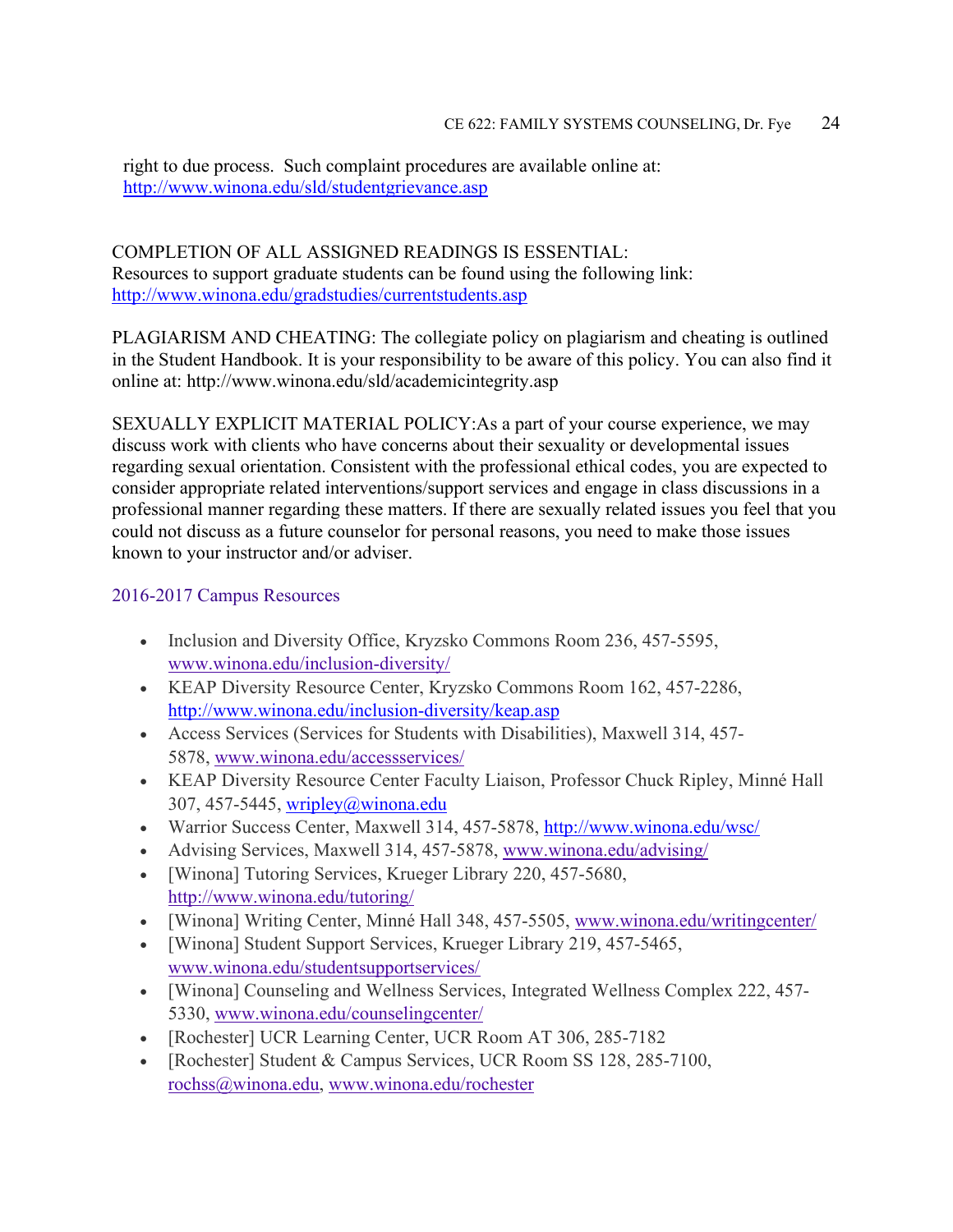### Details about Campus Resources

- Two good places to help you find resources of all kinds on campus are *Student Support/Campus Services* and the *Inclusion and Diversity Office*. Both offices are dedicated to helping students of all racial, ethnic, economic, national, sexual, and gender identities. They can facilitate tutoring and point you to a wide range of resources.
- If you have a mental, physical, or learning disability, the *Access Services* office can document it for your professors and facilitate accommodations. If you have a documented disability that requires accommodation, please contact Access Services as soon as possible.
- College can be very stressful. *Counseling* offices on both campuses are here to help you with a wide range of difficulties, ranging from sexual assault, depression, and grief after the loss of a loved one to stress management, anxiety, general adjustment to college, and many others.
- The KEAP-Diversity-Resource-Center Faculty Liaison can direct people to multicultural resources on and off campus.
- To find out about web registration, placement tests, program requirements and support tools to help students succeed, visit the *Advising Services* office and website for answers to all your questions!
- On the Rochester campus, the *UCR Learning Center* provides help with both the development and the writing of papers.
- On the Winona campus, for help with understanding the concepts of a particular class or understanding the requirements of an assignment, *Tutoring Services* offers three types of tutoring: drop-in appointments, 1-on-1 tutoring, and group sessions. You can visit them in Krueger Library 220 or go on-line and use TutorTrac to schedule a session, [https://tutortrac.winona.edu/TracWeb40/Default.html.](https://tutortrac.winona.edu/TracWeb40/Default.html)
- For help specifically with writing and the development of papers, the English department has a *Writing Center* that is staffed by trained graduate students pursuing their Master's degree in English. The Writing Center is located in Minné Hall 348. You can make an appointment on the sign-up sheet on the door or call 457-5505.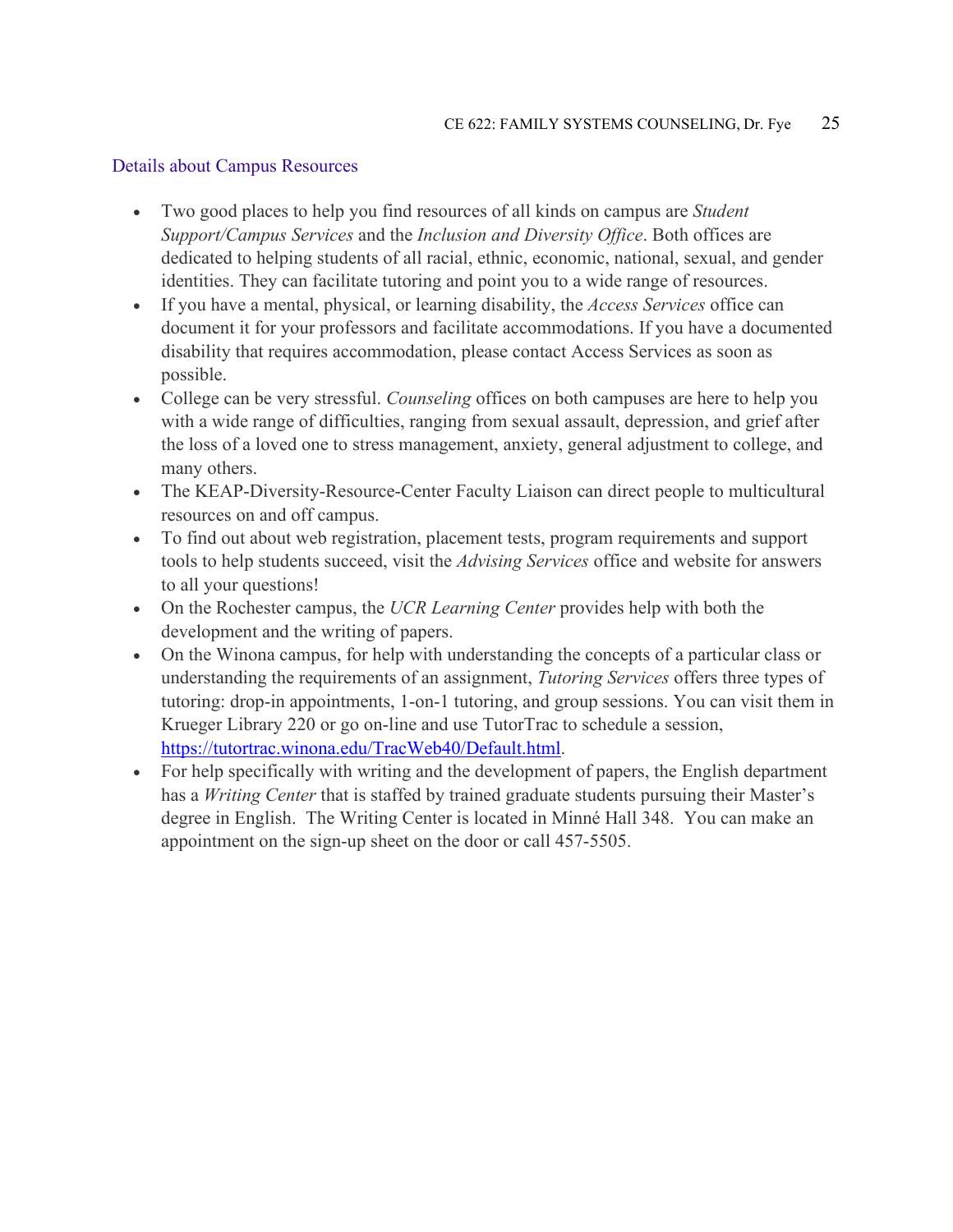#### **Additional References for CE 622**

- Blow, A., Timm, T., & Cox, R. (2008). The role of the therapist in therapeutic change: Does therapist gender matter? *Journal of Feminist Family Therapy*, *20*(1), 66-86.
- Bring community together to improve quality access. (2006). *Student Aid News, 3*(3), 6.
- Bullock, M. (2002). A systems approach to the provision of services to individuals with disabilities. *Educational Horizons*, 81(1), 21-26.
- Butler, J. (2008). The family diagram and genogram: Comparisons and contrasts. *American Journal of Family Therapy*, *36*(3), 169-180.
- Byng-Hall, J. (2008). The crucial roles of attachment in family therapy. *Journal of Family Therapy, 30*(2), 129-146.
- Calley, N. G. (2009). Comprehensive program development in mental health counseling: Design, implementation, and evaluation. *Journal of Mental Health Counseling, 31*(1), 9-21.
- Clemens, E. (2007). Developmental counseling and therapy as a model for school counselor consultation with teachers. *Professional School Counseling, 10*(4), 352-359.
- Conyne, R. K., & Mazza, J. (2007). Ecological group work applied to schools. *Journal for Specialists in Group Work, 32*(1), 19-29.
- Crews, J. A. & Hill, N. R. (2005). Diagnosis in marriage and family counseling: An ethical double blind. *The Family Journal: Counseling and Therapy for Couples and Families, 13(1),* 63-66.
- Crews, J. A., & Hill, N. R. (2005). The application of an ethical lens to the issue of diagnosis in marriage and family counseling. *The Family Journal: Counseling and Therapy for Couples and Families, 13(2),* 176-180.
- Dahir, C. A., & Stone, C. B. (2009). School counselor accountability: The path to social justice and systemic change. *Journal of Counseling & Development, 87*(1), 12-20.
- Dale, O., Smith, R., Norlin, J. M., & Chess, W. A. (2009). *Human behavior and the social environment: Social systems theory* (6<sup>th</sup> ed.). New York, NY: Pearson.
- Dougherty, A. M. (2008). *Psychological consultation and collaboration in school and community settings* (3rd ed.)*.* Belmont, CA: Wadsworth.
- Duffey, T. (2006). When a spouse comes out: As told from a straight spouse's point of view. *The Family Journal: Counseling and Therapy for Couples and Families, 14,* 88-91.
- Eppler, C., & Weir, S. (2009). Family assessment in k-12 settings: Understanding family systems to provide effective, collaborative services. *Psychology in the Schools, 46*(6), 501-514.
- Flemons, D., Liscio, M., & Gordon, A. B. (2010). Fostering solutions: Bringing brief-therapy principles and practices to the child welfare system. *Journal of Marital and Family Therapy, 36*(1), 80-95.
- Gilbert, R. M. (2006). *Extraordinary leadership: Thinking systems, making a difference*. Falls Church, VA: Leading Systems Press.
- International Association of Marriage and Family Counseling (2006). Ethical code for the international association of marriage and family counseling. *The Family Journal: Counseling and Therapy for Couples and Families, 14,* 92-98.
- Jencius, M., & Duba, J. (2002). Creating a multicultural family practice. *The Family Journal: Counseling and Therapy for Couples and Families, 10,* 410-414.
- Karcher, M. J. (2008). The cross-age mentoring program: A developmental intervention for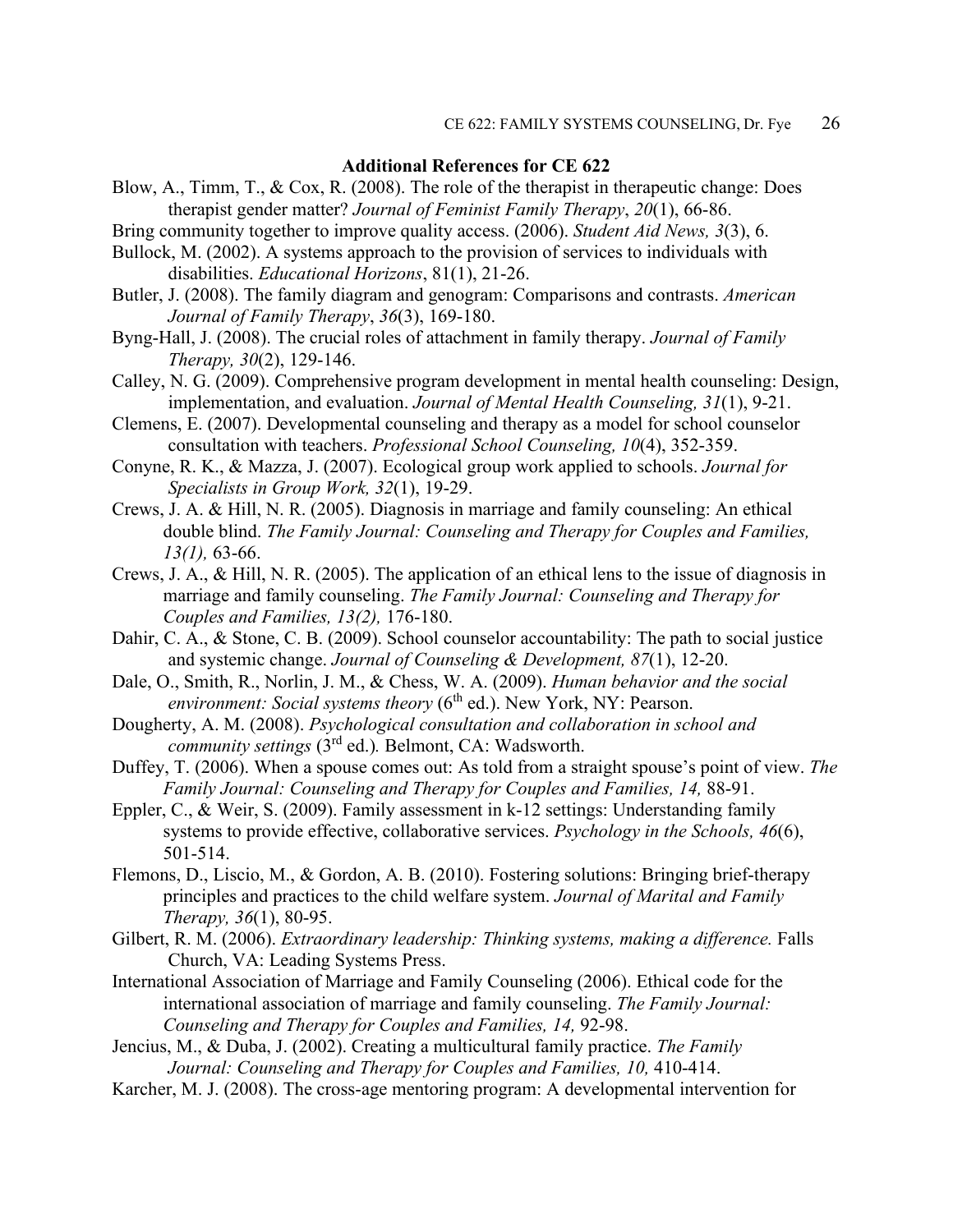promoting students' connectedness across grade levels. *Professional School Counseling, 12*(2), 137-143.

- L'Abate, L. (2007). What I really believe about family therapy. *Journal of Family Psychotherapy, 18*(2), 33-44.
- Lambert, S. (2005). Gay and lesbian families: what we know and where to go from here. *The Family Journal: Counseling and Therapy for Couples and Families, 13, 43-51.*
- Lee, C. C., & Rodgers, R. A. (2009). Counselor advocacy: Affecting systemic change in the public arena. *Journal of Counseling & Development, 87*(3), 284-287.
- Leon, A. M., & Armantrout, E. M. (2007). Assessing families and other client systems in community-based programs: Development of the CALF. *Child & Family Social Work, 12*(2), 123-132.
- Loeschen, S. (1998). *Systematic training in the skills of Virginia Satir*. United States: Brooks/Cole Publishing Company.
- Lopez-Baez, S. I., & Paylo, M. J. (2009). Social justice advocacy: Community collaboration and systems advocacy. *Journal of Counseling & Development, 87*(3), 276-283.
- Mier, S., Boone, M., & Shropshire, S. (2009). Community consultation and intervention: Supporting students who do not access counseling services. *Journal of College Student Psychotherapy, 23*(1), 16-29.
- Moe, J. L., & Perera-Diltz, D. M. An overview of systemic-organizational consultation for professional counselors. *Journal of Professional Counseling, 37*(1), 27-37.
- Moen, P., Elder, G. H., Luscher, K., & Bronfenbrenner, U. (1995). *Examining lives in context: Perspectives on the ecology of human development.* Washington, DC: American Psychological Association.
- Murray, C. E. (2005). Prevention work: a professional responsibility for marriage and family counselors. *The Family Journal: Counseling and Therapy for Couples and Families, 13,* 27-34.
- Oliver, M., Southern, S., & Smith, R. L. (2005). Marriage and family counseling: Ethics in context. *The Family Journal: Counseling and Therapy for Couples and Families, 13(4),*  459-466.
- Ravitch, S. M., & Tillman, C. (2010). Collaboration as a site of personal and institutional transformation: Thought from inside a cross-national alliance. *Penn GSE Perspectives on Urban Education, 8*(1), 3-10.
- Suarez-Orozco, C., Onaga, M., Lardemelle, C. D. (2010). Promoting academic engagement among immigrant adolescents through school-family-community collaboration. *Professional School Counseling, 14*(1), 15-26.
- Sullivan, G., Blevins, D., & Kauth, M. R. (2008). Translating clinical training into practice in complex mental health systems: Toward opening the 'black box' of implementation. *Implementation Science, 3*, 1-7.
- Tharinger, D. J., Finn, S. E., Wilkinson, A. D., & Schaber, P. M. (2007). Therapeutic assessment with a child as a family intervention: A clinical and research case study. *Psychology in the Schools, 44*(3), 292-309.
- Thomas, V., & Ray, K. E. (2006). Counseling exceptional individuals and their families: A systems perspective. *Professional School Counseling, 10*(1), 58-65.
- Young, M. E., & Lambie, G. W. (2007). Wellness in school and mental health systems: